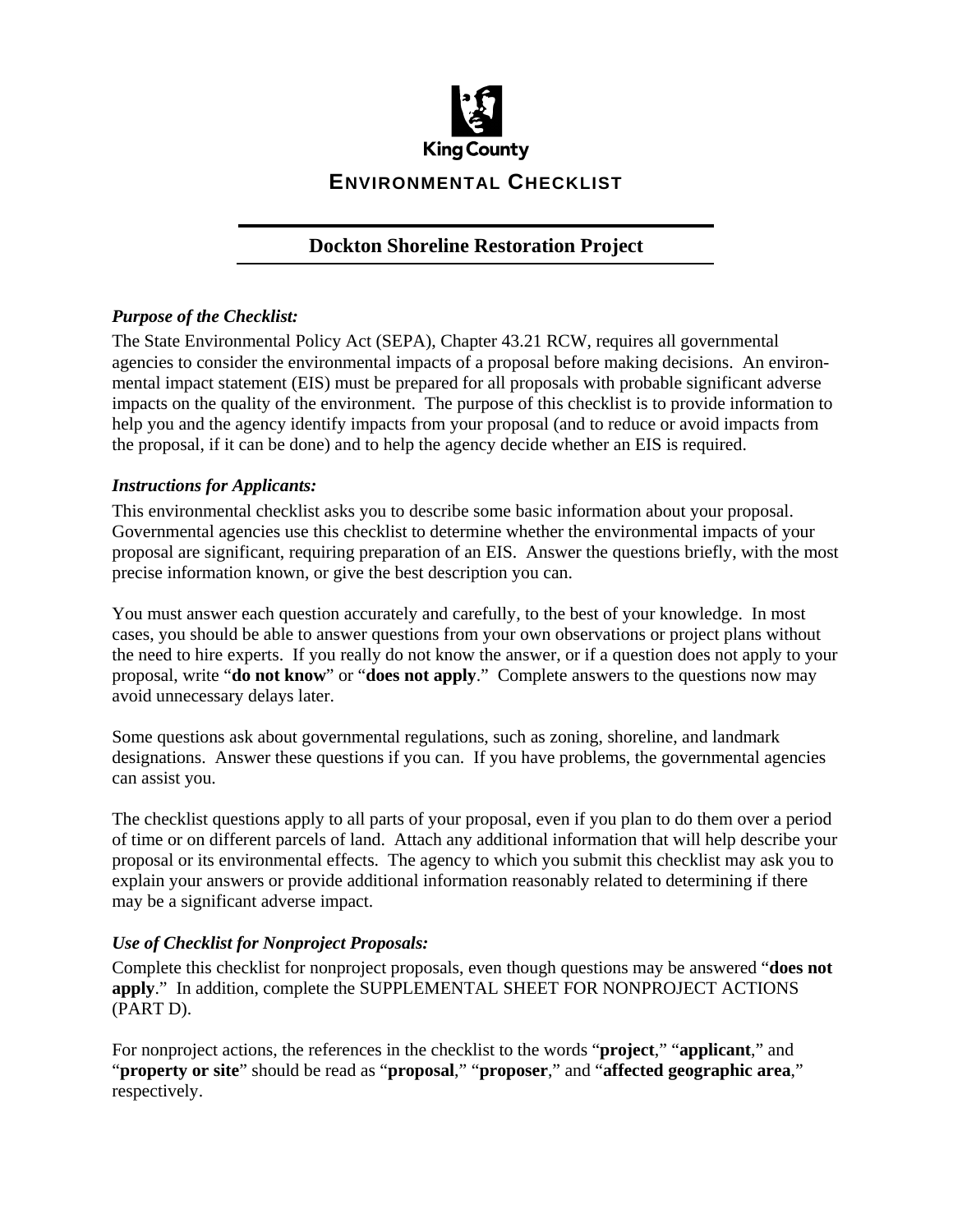### **A. BACKGROUND**

*1. Name of the proposed project, if applicable:* 

Dockton Shoreline Restoration Project

*2. Name of Applicant:* 

King County Department of Natural Resources and Parks Water and Land Resources Division

*3. Address and phone number of applicant and contact person:* 

Laird O'Rollins, Project Manager King County Water and Land Resources Division 201 South Jackson Street, Suite 600 Seattle, WA 98104-3855 Phone: 206-296-8014 Fax: 206-296-0192 Laird.orollins@kingcounty.gov

*4. Date checklist prepared:* 

June, 2012

*5. Agency requesting checklist:* 

King County Department of Natural Resources and Parks Water and Land Resources Division

*6. Proposed timing or schedule (include phasing, if applicable):* 

Project construction will occur in two phases. Phase 1 will be constructed during the fall of 2012 and Phase 2 will be constructed during the fall of 2013.

*7. Do you have any plans for future additions, expansion, or further activity related to or connected with this proposal? If yes, explain.* 

No

*8. List any environmental information you know about that has been prepared, or will be prepared, directly related to this proposal.* 

Cultural Resources Investigations for the Dockton Heights Restoration Project, prepared by ICF International, February 2012;

The Vashon Island Archaeology Project, prepared by Amanda Taylor for King County Road Services Division, NADB 135119, 2007.

Dockton Beach Park, Vashon Island, Washington – Hazmat Assessment, prepared by Herrera Environmental Consultants, October 2011;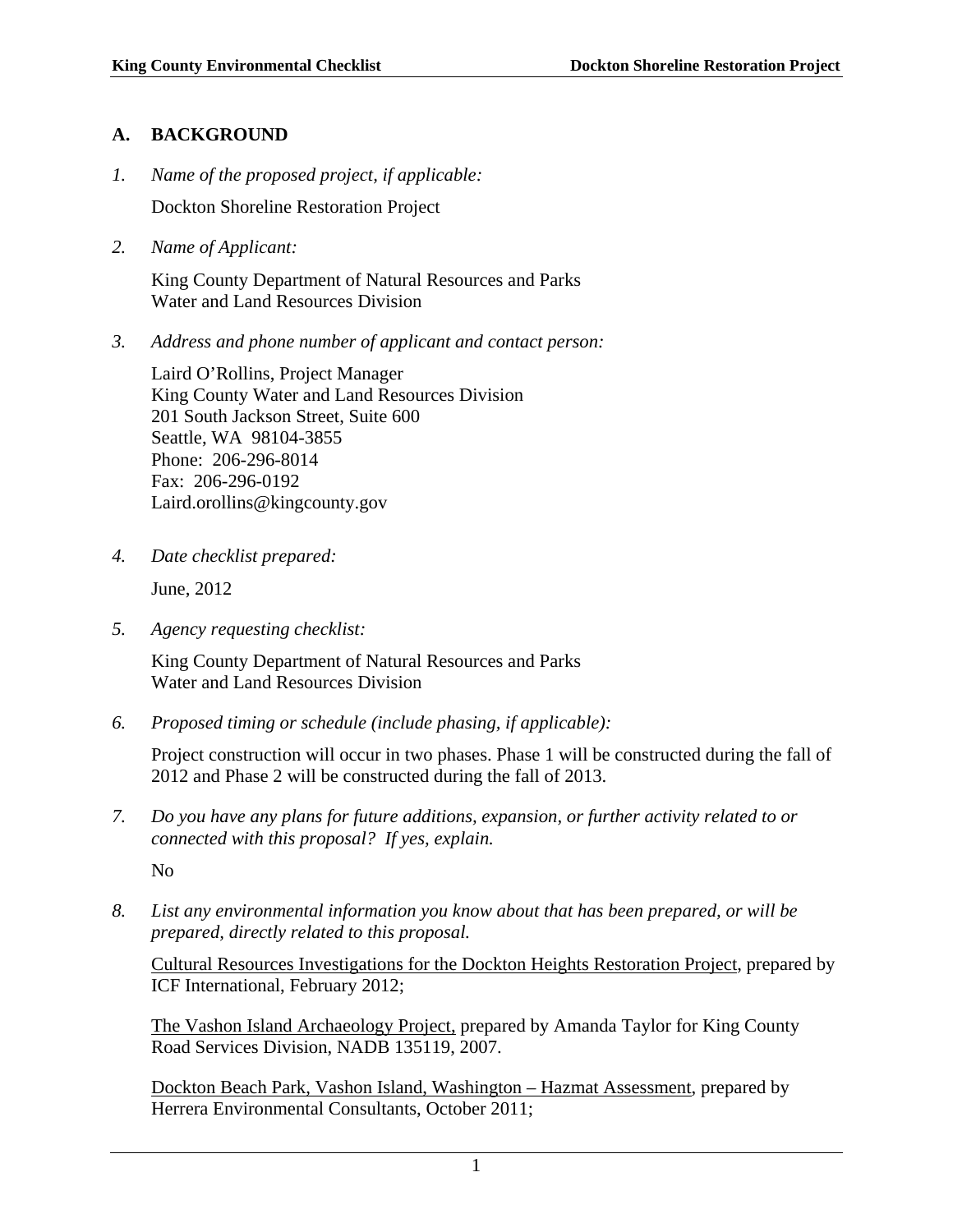Dockton Beach Park Shoreline Geomorphic Processes Assessment, prepared by Herrera Environmental Consultants, November 2011.

Washington Department of Natural Resources Puget Sound Initiative – Derelict Creosote Piling Removal Best Management Practices For Pile Removal & Disposal, Washington Department of Natural Resources; 2006.

Dockton Shoreline Restoration Project Wetland Delineation and Functional Assessment Report, King County Water and Land Resources Division; (in progress, likely to be completed in June, 2012).

- *9. Do you know whether applications are pending for governmental approvals of other proposals directly affecting the property covered by your proposal? If yes, explain.*  No.
- *10. List any government approvals or permits that will be needed for your proposal, if known.* 
	- King County Clearing and Grading Permit (King County DDES);
	- King County Parks Special Use Permit (King County Parks);
	- Hydraulic Project Approval (Washington Dept. of Fish and Wildlife);
	- Washington State Shorelines Substantial Development Exemption (King Count DDES);
	- Section 401 (Clean Water Act) Water Quality Certification (Washington Dept. of Ecology) (Phase 2 only);
	- Coastal Zone Management Act Concurrence (Washington Dept. of Ecology);
	- Nationwide 27 Permit (Aquatic Habitat Restoration), Section 10 (Rivers and Harbors Act), (U.S. Army Corps of Engineers) (Phase 2 only);
	- Section 7 (Endangered Species Act) compliance;
	- Section 106 (Historic Preservation Act) compliance.
- *11. Give a brief, complete description of your proposal, including the proposed uses and the size of the project and site. There are several questions later in this checklist that ask you to describe certain aspects of your proposal. You do not need to repeat those answers on this page. (Lead agencies may modify this form to include additional specific information on the project description.)*

The Dockton Shoreline Restoration Project will remove up to 80 creosote-coated pilings and other debris from a site in the intertidal area of Quartermaster Harbor (Phase 1), and restore beach-forming processes and salt marsh characteristics to a one-acre site on the shoreline of Quartermaster Harbor, Maury Island (Phase 2). The pilings will be removed using a crane mounted on a barge and will follow the Washington State Department of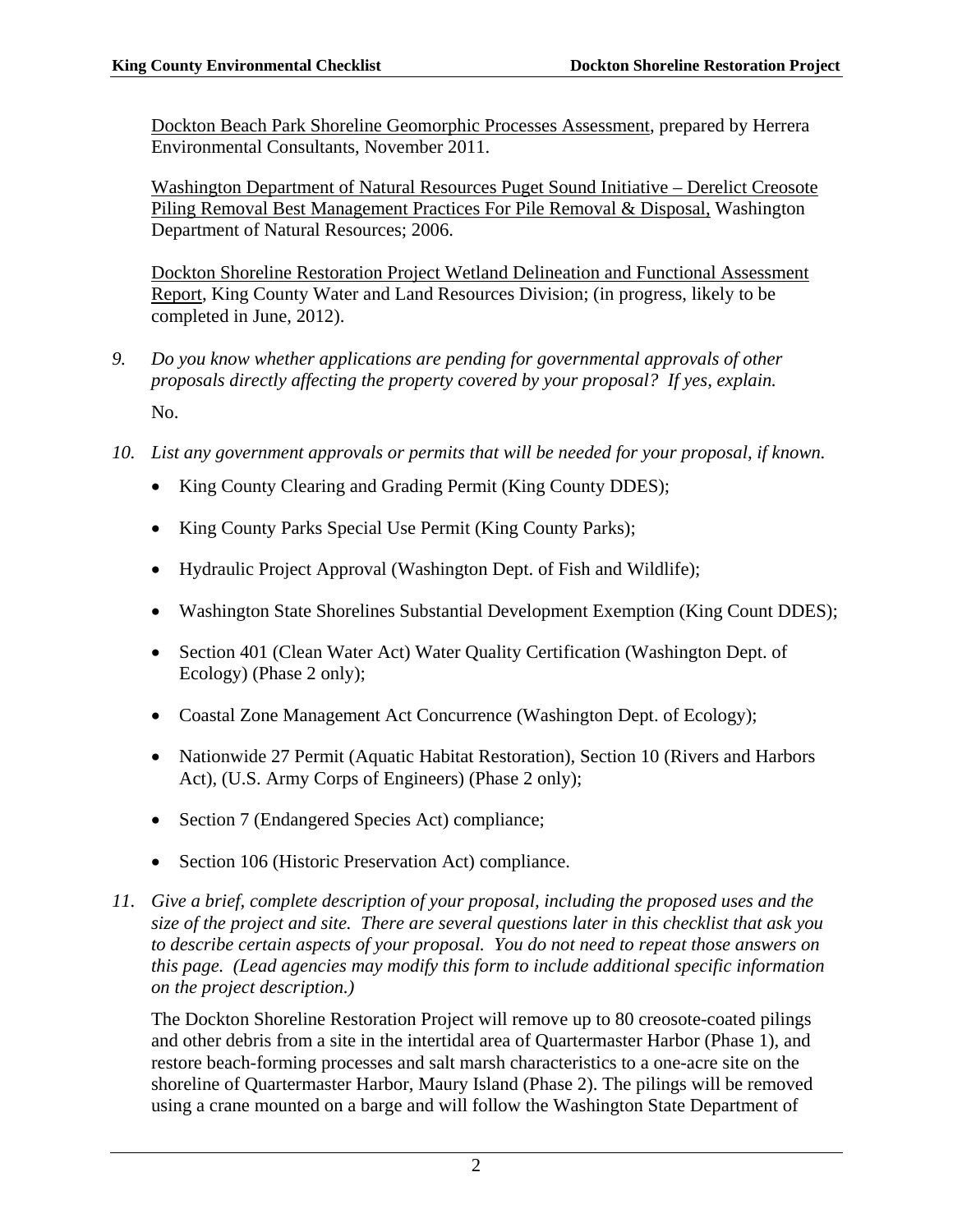Natural Resources Best Management Practices (BMPs) for Pile Removal and Disposal. Beach-forming processes and salt marsh characteristics will be restored to the site by removing approximately 375 linear feet of shoreline protection (loose rock bulkhead) and about 1,700 cubic yards of fill that have been placed landward of the bulkhead. The filled area will be graded to create a variety of salt water inundation frequencies and optimize potential salt marsh habitat. In addition, the upper beach area will be nourished with up to 100 cubic yards of appropriately sized gravel to mitigate for the interruption of sediment supply to the beach, promote beach-forming processes and improve beach-spawning fish habitat.

*12. Location of the proposal. Give sufficient information for a person to understand the precise location of your proposed project, including a street address, if any, and section, township, and range, if known. If a proposal would occur over a range of area, provide the range or boundaries of the site(s). Provide a legal description, site plan, vicinity plan, and topographic map, if reasonably available. While you should submit any plans required by the agency, you are not required to duplicate maps or detailed plans submitted with any permit applications related to this checklist.* 

The proposed project is located on the shoreline of Quartermaster Harbor on Maury Island, just southeast of the town of Dockton and immediately west of Dockton Beach Park (see Figure 1 appended to this checklist). The 1-acre property is owned by King County and is managed as "Ecological Land." The project site is in the NW quarter of Section 29, Township 22N, Range 02E; Thomas Bros. page 713 at F-3.

# **B. ENVIRONMENTAL ELEMENTS**

# **1. Earth**

*a. General description of the site (underline one): flat, rolling, hilly, steep slopes, mountainous, other.* 

The site is a flat terrace, backed by a steep road shoulder and also bordered by a gently sloping beach.

*b. What is the steepest slope on the site (approximate percent slope)?* 

Portions of the road embankment bordering the site are at slopes of around 1.5 to 1 (about 70%).

*c. What general types of soils are found on the site (for example, clay, sand, gravel, peat, muck)? If you know the classification of agricultural soils, specify them and note any prime farmland.* 

The soils on the site have been disturbed. Fill dirt—a mix of sand and gravel—covers most of the site and was placed over native peat soils and gravel beach. In places, the native peat soils are still at the surface. The beach itself is formed of small gravels and sand.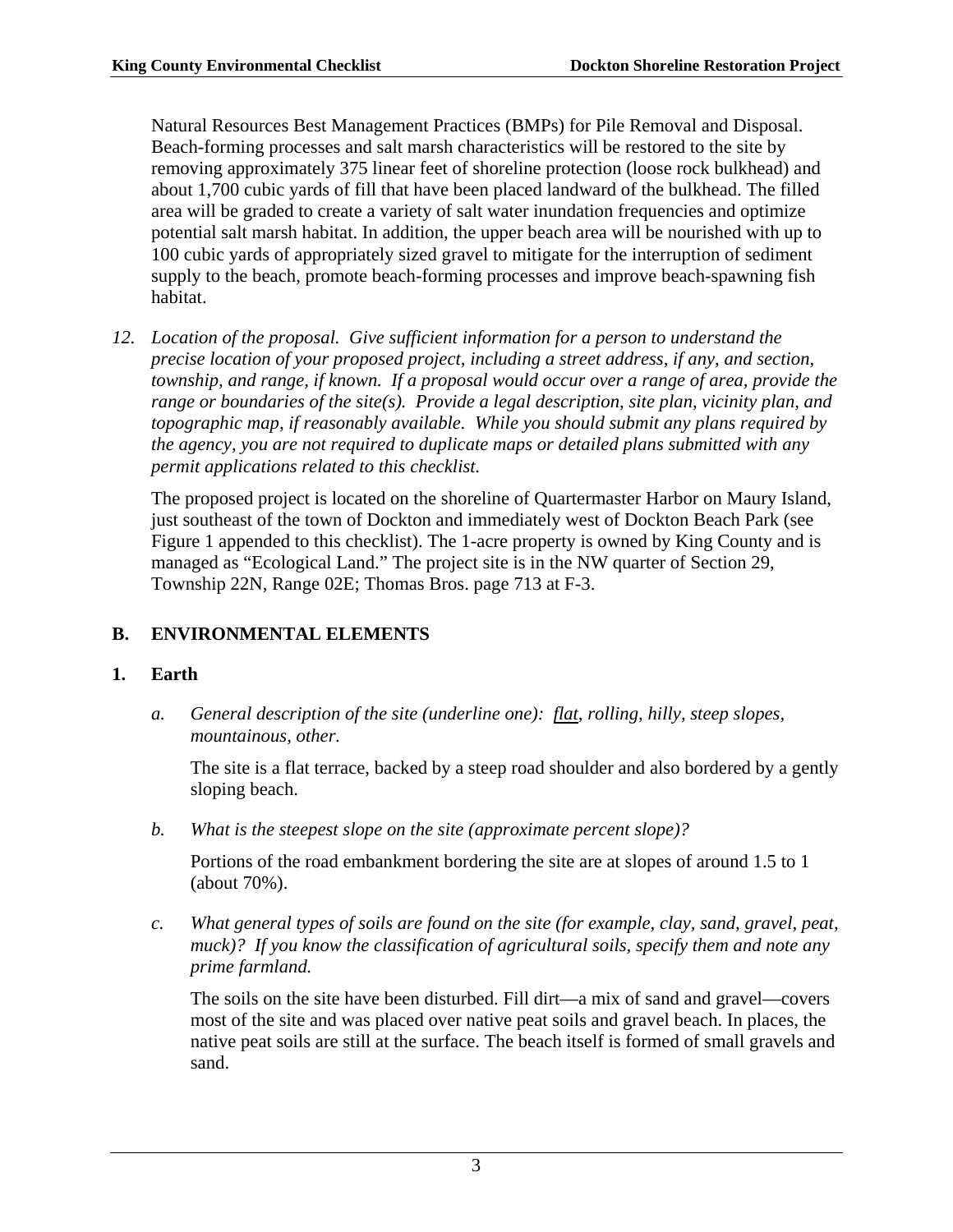*d. Are there surface indications or history of unstable soils in the immediate vicinity? If so, describe.* 

The site is a Puget Sound shoreline, which would naturally be subject to erosion from wave action, etc. However, the existing rock bulkhead protects the site from such forces. There are no current indications of soil instability on or near the site.

*e. Describe the purpose, type, and approximate quantities of any filling or grading proposed. Indicate the source of fill.* 

In Phase 2 of the project, approximately 1,900 cubic yards of dirt and rock used to construct the bulkhead will be removed from the site to create topography suitable for supporting salt marsh vegetation. Most of the dirt to be removed is fill that was placed over native peat soils. Some or all of the rock armoring may be placed along the toe of the adjacent road embankment to protect against potential future erosion.

In addition, up to 100 cubic yards of small, clean gravel will be placed along the upper beach to improve spawning conditions for beach-spawning fish and to promote natural beach morphology. Development along the shoreline of Quartermaster Harbor has interrupted the natural supply of sediment to the beach on this site, and placement of these gravels is meant to mitigate for that disruption of natural processes. Gravel of appropriate specifications will be obtained from a local commercial source.

*f. Could erosion occur as a result of clearing, construction, or use? If so, generally describe.* 

Removal of the existing rock bulkhead that separates the site from the adjacent beach will expose the site to wave action and other natural erosional forces. While this area of Quartermaster Harbor is protected and fairly quiescent, some erosion (and deposition) will still likely occur over time. This level of erosion is consistent with natural processes that form appropriate and productive shoreline habitat.

*g. About what percent of the site will be covered with impervious surfaces after project construction (for example, asphalt or buildings)?* 

None of the site will be covered with impervious surface after project construction.

*h. Proposed measures to reduce or control erosion, or other impacts to the earth, if any:* 

Temporary Erosion and Sediment Control (TESC) BMPs will be utilized as necessary during construction. An engineered construction entrance, and TESC supervision by a certified erosion and sediment control lead (CESCL) will minimize the potential for erosion during construction.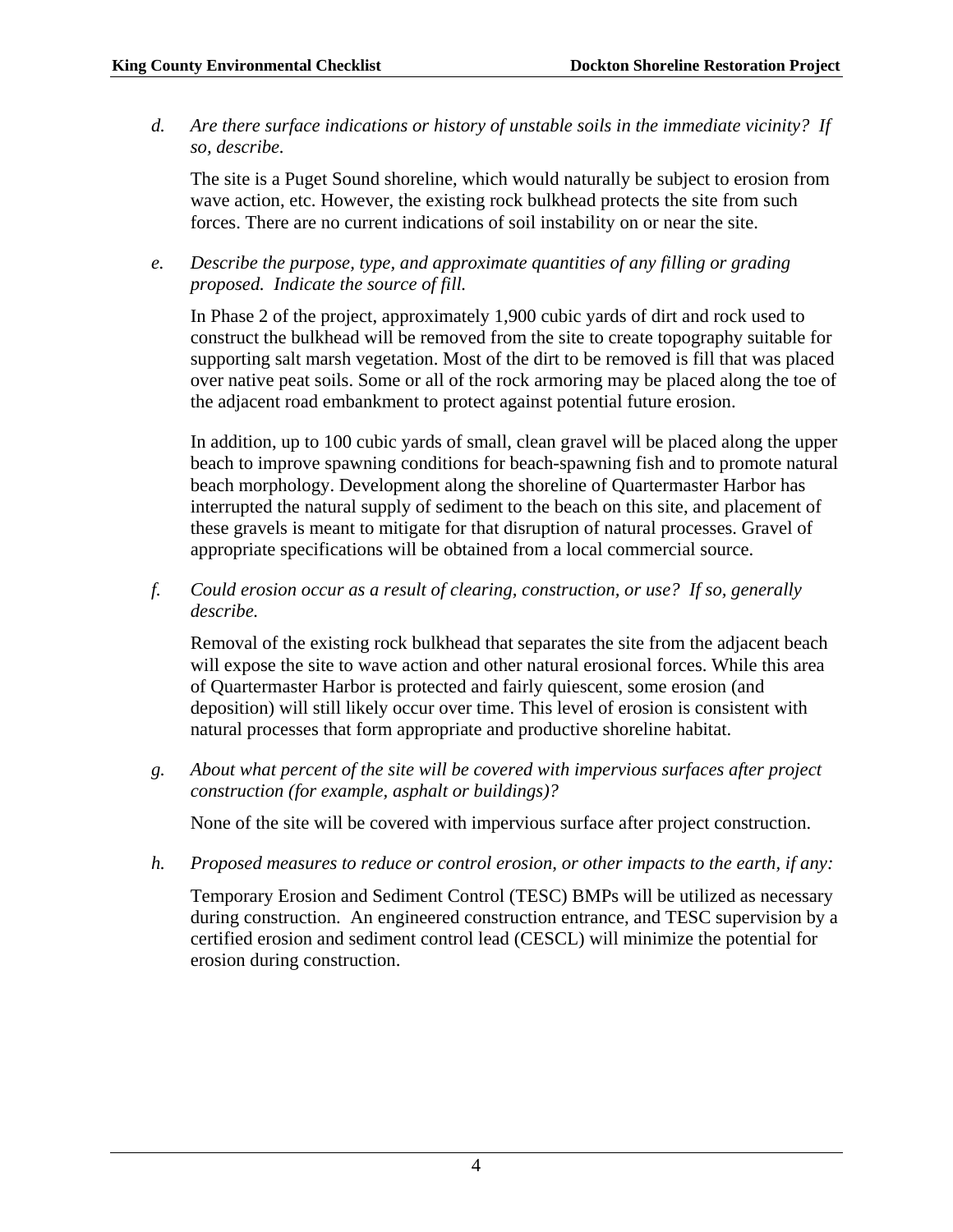### **2. Air**

*a. What types of emissions to the air would result from the proposal (for example, dust, automobile, odors, industrial wood smoke, greenhouse gases) during construction and when the project is completed? If any, generally describe and give approximate quantities, if known.* 

The project has the potential to generate construction related dust. Dust control will be performed on an as-needed basis by stabilizing construction access surfaces and watering. All loads of soil or other debris leaving the site will be covered.

The completed project will not emit gasses with the potential to negatively affect climate change.

Construction equipment, including a barge/tug boat, crane, track hoes, dump trucks and pick-up trucks, will be used during construction. This equipment will emit gasses including carbon dioxide  $(CO<sub>2</sub>)$ , methane and nitrous oxide, as well as others in much smaller amounts. The global warming potential (GWP) of these compounds is measured in "carbon dioxide equivalents," or  $CO<sub>2</sub>e$ , which converts the GWP of various gasses into their equivalent in  $CO<sub>2</sub>$ . The amount of  $CO<sub>2</sub>e$  that may be emitted as a result of constructing the proposed project has been estimated by computing the amount of fuel to be consumed by equipment used to construct the project or by estimating their hourly output of various greenhouse gases. Fuel consumed or hourly output is then converted into  $CO<sub>2</sub>e$  emitted using formulae developed by the Energy Information Administration (EIA) of the U.S. Department of Energy.

Construction of the proposed project will likely result in the discharge of approximately 15 tons of  $CO<sub>2</sub>e$  to the atmosphere.

*b. Are there any off-site sources of emissions or odor that may affect your proposal? If so, generally describe.* 

No.

*c. Proposed measures to reduce or control emissions or other impacts to the air, if any:* 

Engines will not idle unnecessarily and will be kept in proper working order with all filters and other emission control devices functional.

### **3. Water**

- *a. Surface:* 
	- *1) Is there any surface water body on or in the immediate vicinity of the site (including year-round and seasonal streams, saltwater, lakes, ponds, wetlands)? If yes, describe the type and provide names. If appropriate, state what stream or river it flows into.*

Yes. The site is on the shoreline of Quartermaster Harbor and Puget Sound. There is also a small, perennial and uninventoried stream that enters the site via a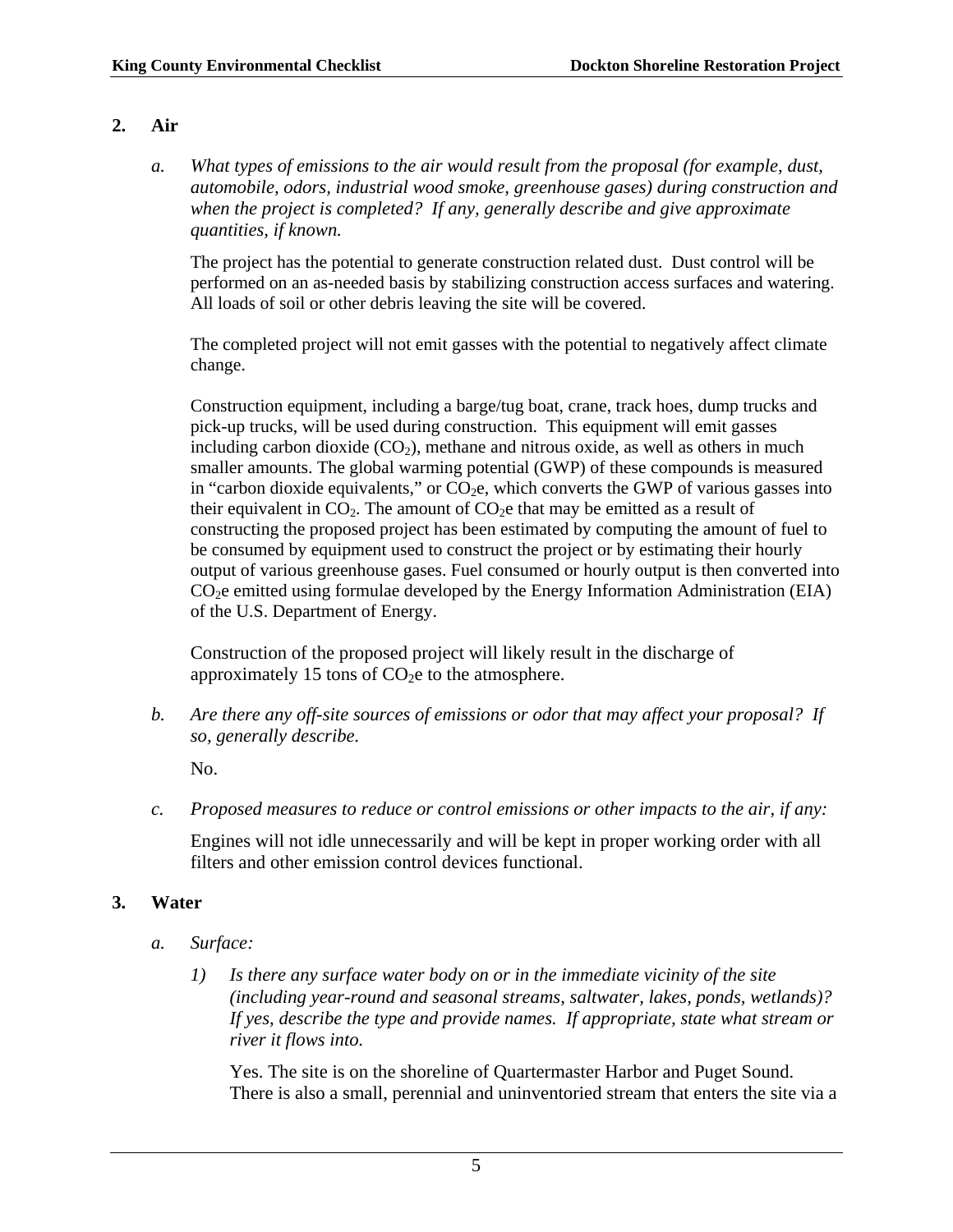culvert beneath SW Dock Street and flows across the site into Puget Sound. This stream flows through and feeds a small  $(13,500 \text{ ft}^2)$ , uninventoried Category III wetland that is also on the site. Another drainage of similar size empties into Quartermaster Harbor via a culvert beneath SW Dock Street on the parcel immediately northwest of the site.

*2) Will the project require any work over, in, or adjacent to (within 200 feet) the described waters? If yes, please describe and attach available plans.* 

Yes. Most of the project site and work proposed is within the tidal influence of Puget Sound and all of the work is within 200 feet of Puget Sound. The project will remove up to 80 creosote-coated wood pilings from the intertidal area of Puget Sound (Phase 1, Figure 2) and will reconfigure the shoreline of Puget Sound within the project area as shown in Figure 3.

No grading or filling will occur within the Category III wetland on the site. However, fill will be removed to the wetland's edges in Phase 2 of the project. Much of the area that will be graded is expected to become wetland as it is exposed to more frequent tidal and groundwater inundation and as fill that presently constrains and contains the existing wetland is removed. Approximately 9,400 square feet of wetland—mostly salt marsh--is expected to be created by this project.

*3) Estimate the amount of fill and dredge material that could be placed in or removed from surface water or wetlands and indicate the area of the site that would be affected. Indicate the source of fill material.* 

No dredging will occur within surface waters (below Mean High Water) or wetlands. Mean High Water at the location of this project is at 7.9 feet NAVD 88 (NOAA Technical Memorandum OAR PMEL-122, Tidal Datum Distributions in Puget Sound, Washington, Based on a Tidal Model, November 2002). In Phase 2 of this project, up to 100 cubic yards of clean gravel will be placed along the upper beach between 6' and 8' elevations (NAVD 88) to improve conditions for beachspawning fish and beach berm-forming processes. The beach at this site has been starved of sediment due to shoreline development, and placement of this material is meant to compensate for those effects.

Up to 80 creosote-coated wood pilings will be removed from the intertidal area of Puget Sound adjacent to the site during Phase 1 of this project (see Figure 2).

*4) Will the proposal require surface water withdrawals or diversions? Give general description, purpose, and approximate quantities, if known.* 

No. However, the finished project may change flow patterns of water flowing through the freshwater wetland on site due to the removal of fill that presently constrains the wetland.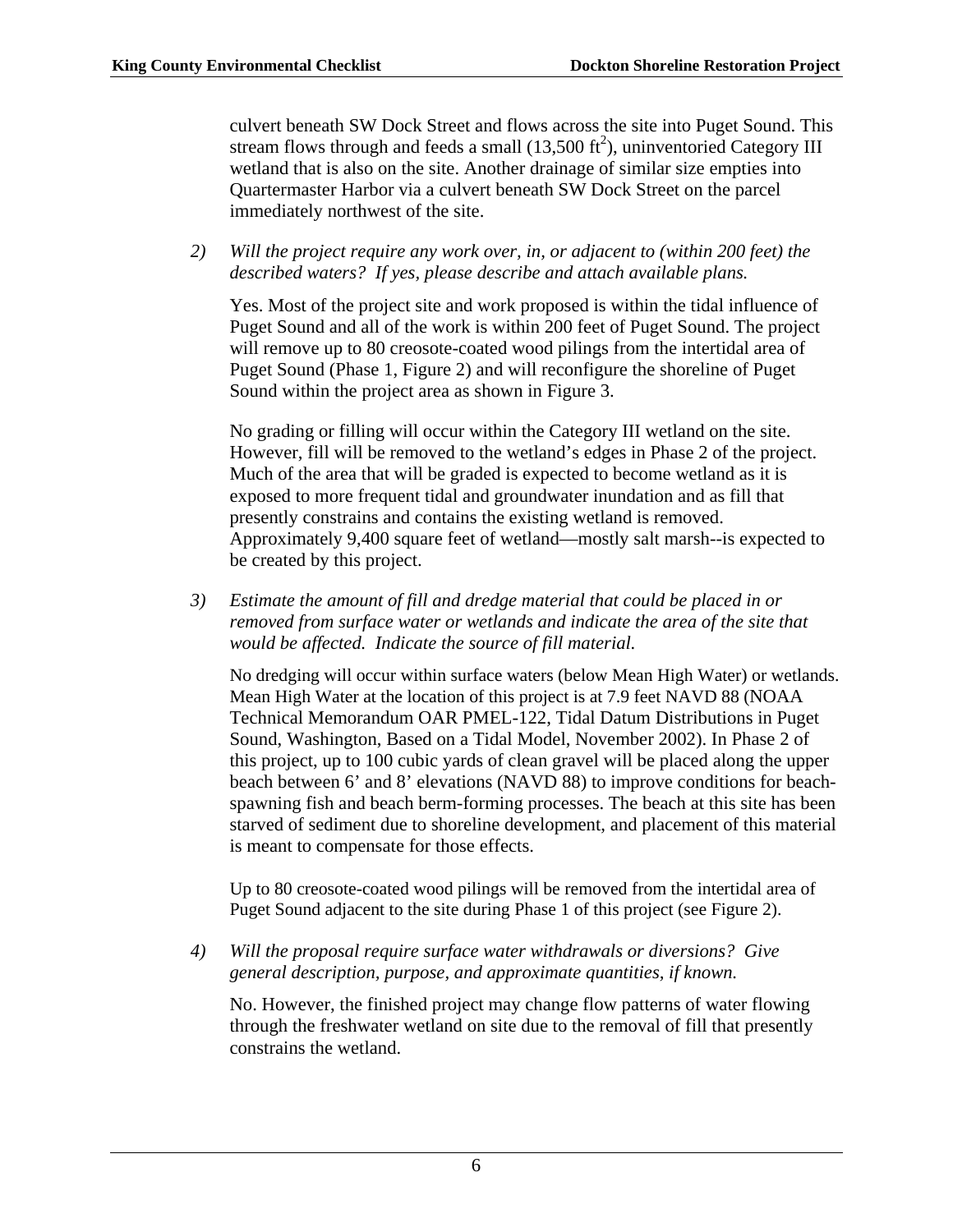*5) Does the proposal lie within a 100-year floodplain? If so, note location on the site plan.* 

Yes, the entire project is within the 100-year floodplain of Puget Sound. See Figure 2.

*6) Does the proposal involve any discharges of waste materials to surface waters? If so, describe the type of waste and anticipated volume of discharge.* 

The project should not involve any discharges of waste materials to surface waters. However, it is possible that, during removal of up to 80 creosote-coated pilings from the intertidal area of Quartermaster Harbor, contaminated soils surrounding the pilings or parts of the pilings themselves could be disturbed and/or mobilized in the water column. The contractor performing the piling extraction will be required to use a floating surface boom to capture debris that falls from the piling during extraction. The floating boom shall be equipped with absorbent pads to contain any oil sheens. The contractor will be required to follow all of the Washington State Department of Natural Resources' Best Management Practices for Pile Removal and Disposal (2011 update) (appended to this checklist as Exhibit A).

- *b. Ground:* 
	- *1) Will ground water be withdrawn, or will water be discharged to ground water? Give general description, purpose, and approximate quantities, if known.*  No.
	- *2) Describe waste material that will be discharged into the ground from septic tanks or other sources, if any (for example: domestic sewage; industrial containing the following chemicals…; agricultural; etc.). Describe the general size of the system, the number of such systems, the number of houses to be served (if applicable), or the number of animals or humans the system(s) are expected to serve.*

None.

- *c. Water Runoff (including storm water):* 
	- *1) Describe the source of runoff (including storm water) and method of collection and disposal, if any (include quantities, if known). Where will this water flow? Will this water flow into other waters? If so, describe.*

The project will generate no stormwater runoff in excess of present conditions.

*2) Could waste materials enter ground or surface waters? If so, generally describe.* 

See Question **3**. *a. 6)* above. No waste materials will enter groundwater. All equipment will be kept outside of stream channels and wetlands. Crews will be equipped with spill response kits and will follow Best Management Practices.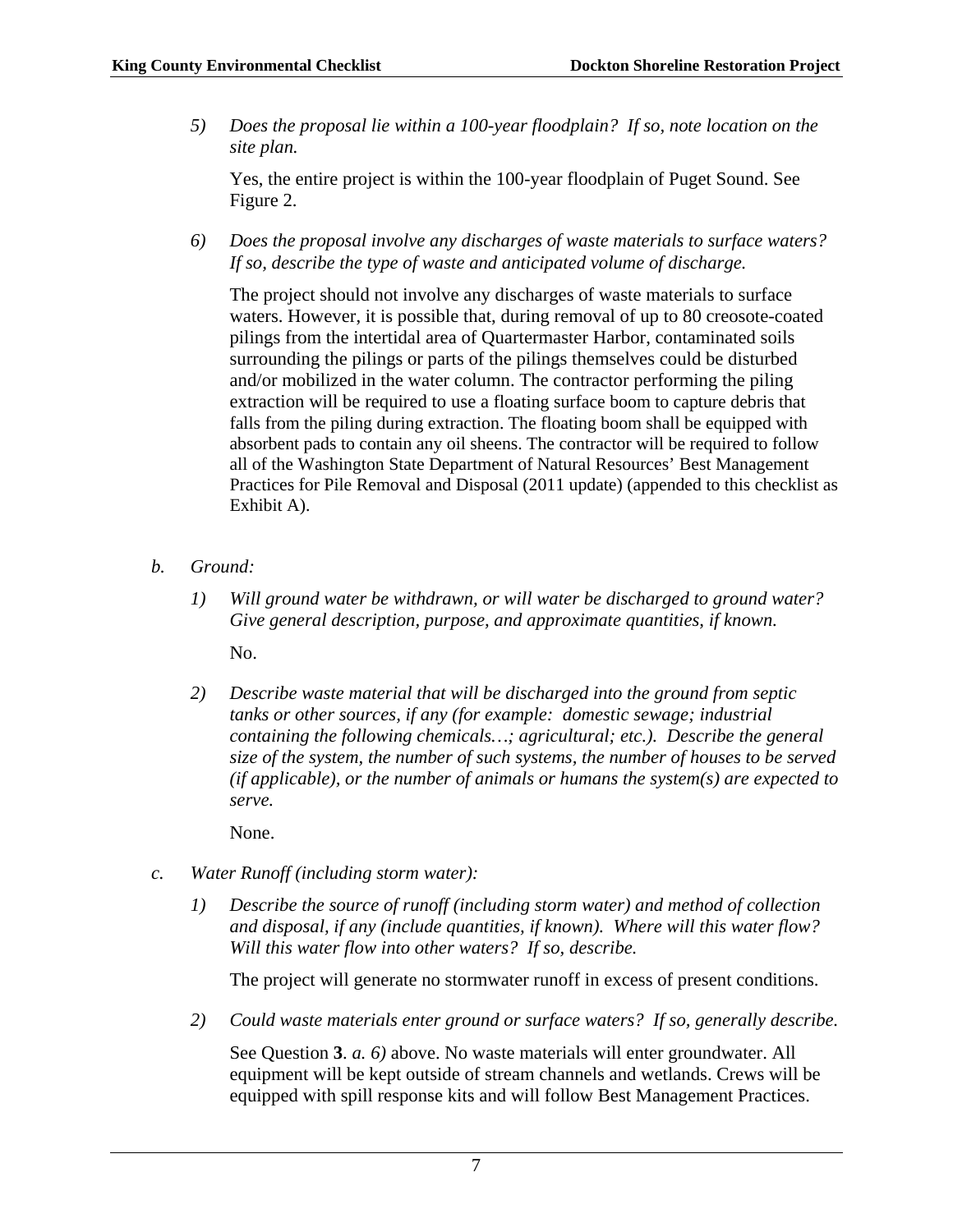*d. Proposed measures to reduce or control surface, ground, and runoff water impacts, if any:* 

All Best Management Practices will be followed during project construction and piling removal to minimize impacts to surface and groundwater, including the Washington State Department of Natural Resources' Best Management Practices for Pile Removal and Disposal (2011 update). The finished project will enhance and expand wetlands on the site and should improve filtration of runoff entering the site before it enters Puget Sound.

# **4. Plants**

- *a. Check or underline types of vegetation found on the site:* 
	- Deciduous trees: alder, maple, aspen, other
		- Evergreen trees: fir, cedar, pine, other
	- Shrubs
	- Grass
	- Pasture
	- Crop or grain
	- Wet soil plants: cattail, buttercup, bulrush, skunk cabbage, other
	- Water plants: water lily, eelgrass, milfoil, other
	- Other types of vegetation

Much of the site is covered in grasses growing in compacted soil imported to the site as fill. However, a wetland occupying about  $\frac{1}{4}$  acre in the southwest corner of the site is vegetated with native willow, crabapple, slough sedge and skunk cabbage, as well as non-native yellow iris. Red alder, black cottonwood, shore pine, western red cedar, Douglas fir and non-native deodar (or Himalayan) cedar (*Cedrus deodara*) are also found on the site.

*b. What kind and amount of vegetation will be removed or altered?* 

About one half of an acre will be cleared of vegetation in order to grade the site and promote salt marsh characteristics. This clearing will entail cutting of about 28 trees. The majority of those trees are either red alder (*Alnus rubra*) or black cottonwood (*Populus trichocarpa*), which are fast-growing deciduous trees. However, three conifer trees—one Western red cedar (*Thuja plicata*), one shore pine (*Pinus contorta*) and one non-native deodar or Himalayan cedar (*Cedrus deodara*)—will also be cut. The conifers will be reused on site as either snags or as habitat logs within the project site to improve habitat.

*c. List threatened or endangered species known to be on or near the site.*  None.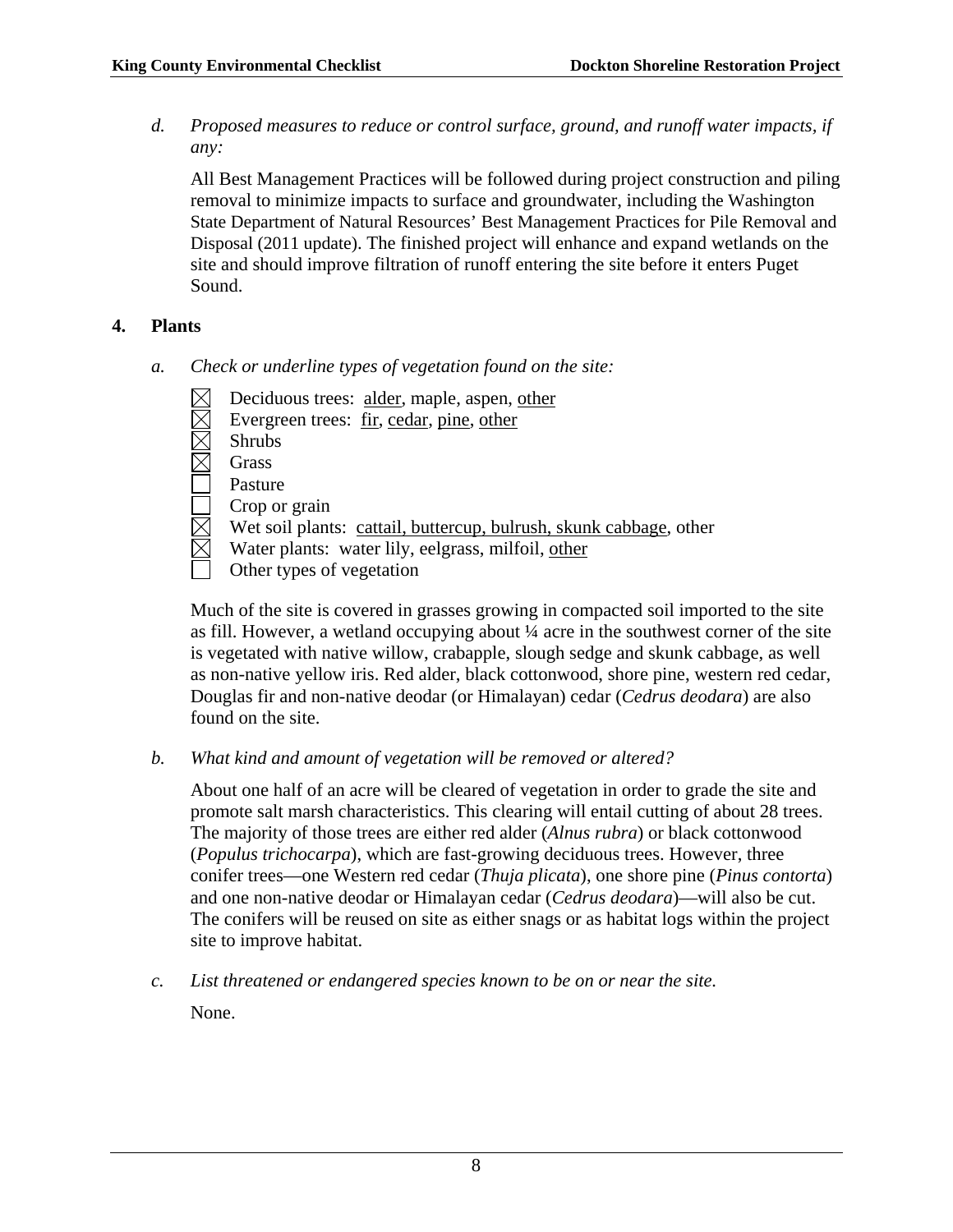*d. Proposed landscaping, use of native plants, or other measures to preserve or enhance vegetation on the site, if any:* 

The entire cleared area will be revegetated using appropriate native species adapted for the environment into which they will be planted. These will include salt-tolerant species adapted to regular inundation by salt water.

#### **5. Animals**

- *a. Check or underline any birds or animals that have been observed on or near the site, or are known to be on or near the site:* 
	-

 Birds: hawk, heron, eagle, songbirds, other Mammals: deer, bear, elk, beaver, other

Fish: bass, salmon, trout, herring, shellfish, other

Other species of note that may utilize the site include purple martins (which nest in boxes attached to pilings in the intertidal areas), sand lance and other beach-spawning forage fish.

*b. List any threatened or endangered species known to be on or near the site.* 

ESA-listed Chinook salmon and Steelhead trout, as well as coho salmon, likely use the nearshore areas during certain stages in their life cycles. Stellar sea lions and killer whales are not known to regularly use Quartermaster Harbor, but it is accessible to them and their use of waters adjacent to the project site is possible.

Pacific herring, a state candidate species of concern, are documented to spawn in the nearshore areas adjacent to the project site.

Purple martins, a candidate for state threatened or endangered status, nest in four artificial nesting boxes attached to pilings slated to be removed as part of Phase 1 of this project. New nesting boxes will be attached to nearby pilings that will not be removed prior to removal of the pilings and boxes. The piling removal will be scheduled for autumn, after purple martin nesting/fledging has been completed for the year.

*c. Is the site part of a migration route? If so, explain.* 

Many anadromous salmonids, including Chinook and coho salmon, cruise the shorelines of Puget Sound after migrating out of their natal rivers and streams and before migrating to the open ocean. These species and others are expected to migrate past the project site and may utilize the salt marsh and other enhanced features proposed for this site. Pacific herring and sand lance may also use the nearshore areas adjacent to the project site.

The project site is also on the Pacific Flyway and may serve as a resting area for migrating birds.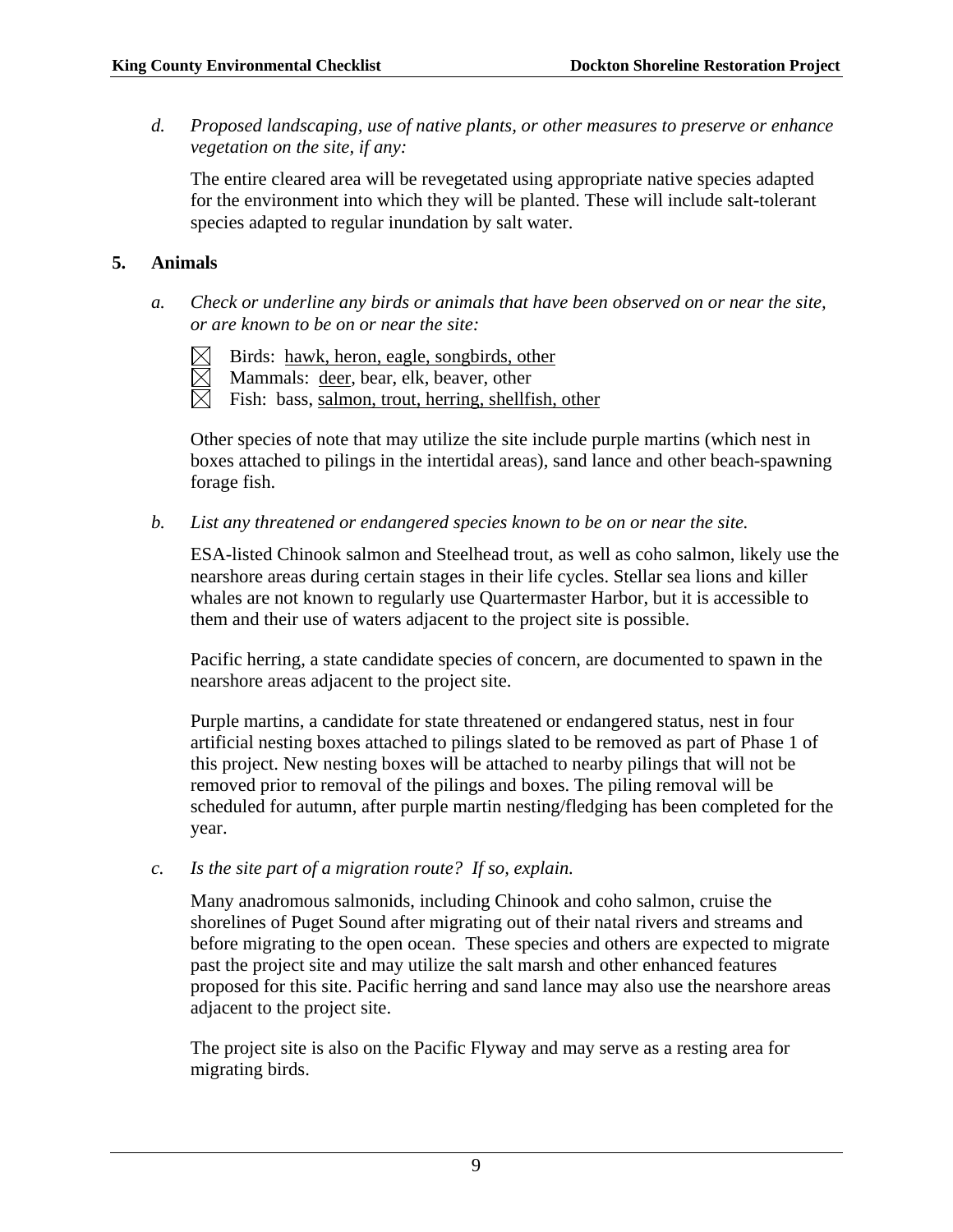*d. Proposed measures to preserve or enhance wildlife, if any:* 

The purpose of this project is to enhance habitat quality of the site. Creating salt marsh characteristics will increase the site's value to both marine and terrestrial wildlife. Nourishing the beach with additional sediment will also improve spawning habitat for beach-spawning fish such as herring and sand lance, which are prey fish for salmon.

#### **6. Energy and Natural Resources**

*a. What kinds of energy (electric, natural gas, oil, wood stove, solar) will be used to meet the completed project's energy needs? Describe whether it will be used for heating, manufacturing, etc.* 

The finished project will require no energy.

*b. Would your project affect the potential use of solar energy by adjacent properties? If so, generally describe.* 

No.

*c. What kinds of energy conservation features are included in the plans of this proposal? List other proposed measures to reduce or control energy impacts, if any:* 

Not applicable.

#### **7. Environmental Health**

*a. Are there any environmental health hazards, including exposure to toxic chemicals, risk of fire and explosion, spill, or hazardous waste, that could occur as a result of this proposal? If so, describe.* 

No toxic chemicals or hazardous waste will be used or generated by this project. Elevated levels of arsenic and lead have been detected in the soils on site, but these are consistent with background levels found throughout Maury Island and are assumed to originate from the Asarco copper smelter in Tacoma (Dockton Beach Park, Vashon Island, Washington – Hazmat Assessment, prepared by Herrera Environmental Consultants, October 2011). One sampling location showed levels of arsenic and lead that are higher than background and may be the result of historical boat building or other historical activities on the site. That same sampling location and one other also showed levels of carcinogenic polycyclic aromatic hydrocarbons (cPAHs) that exceed Model Toxics Control Act (MTCA) thresholds for unrestricted use, but do not exceed thresholds for mandatory cleanup. This contamination is likely associated with historical activities on the site. Testing completed to date indicates that these contaminants are located near the surface and can be completely removed during construction. King County is developing a remediation plan for the removal and proper disposal of these materials.

Creosote-coated pilings in the intertidal area of the site will be removed and it is possible that creosote could be released into the environment as a result. Best Management Practices developed by the Washington Dept. of Natural Resources for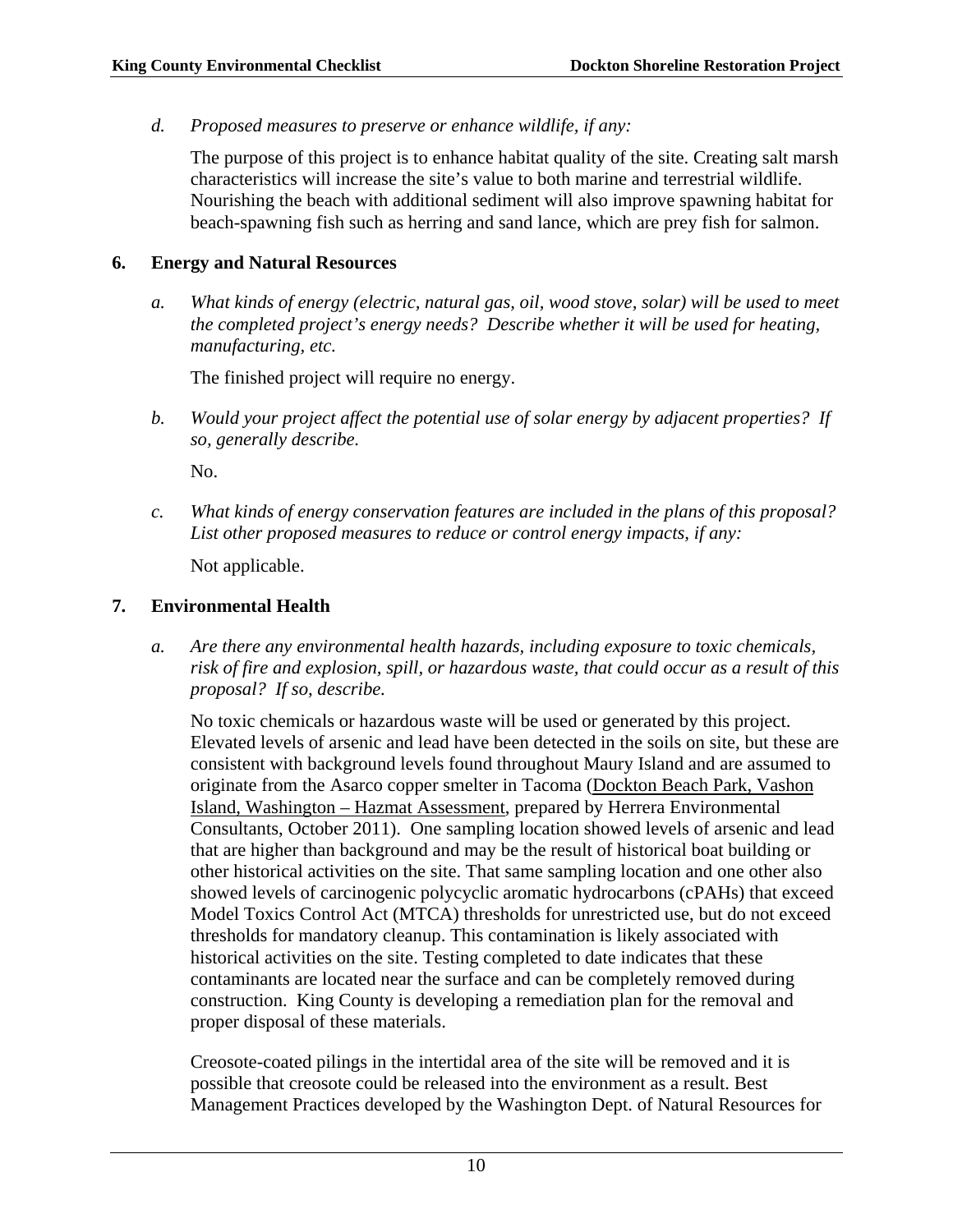piling removal will be followed and include measures designed to prevent such releases. Pilings will be disposed of in a landfill permitted to accept creosote-coated materials.

Also, construction equipment could leak diesel gas, oil, or hydraulic fluid onto the site. Best Management Practices as described below will be followed to prevent such leaks or releases of hazardous materials.

*1) Describe special emergency services that might be required.* 

None.

*2) Proposed measures to reduce or control environmental health hazards, if any:* 

King County is developing a remediation plan that will prevent release of hazardous materials or chemicals already present on the site into the environment.

All machinery will be inspected for leaks prior to entering the site. An emergency spill kit will be kept on the site at all times to respond to the potential loss of diesel gas, oil, or hydraulic fluid from construction machinery.

Crews that remove pilings from the intertidal area will follow all of Washington DNR's Best Management Practices for Pile Removal and Disposal, including those intended to prevent and minimize release of toxic wastes into the environment. Removal of these pilings will stop the continued leaching of creosote from the pilings into Quartermaster Harbor

All construction equipment will be refueled at a designated fueling area on the access road. All equipment will be inspected on a daily basis to determine if there are leaking seals or gaskets that require replacement. Best Management Practices (BMPs) such as fuel containment and a spill response plan will be used during construction to reduce and control environmental health hazards. When feasible, biodegradable hydraulic fluid will be used.

- b. Noise:
	- *1) What types of noise exist in the area that may affect your project (for example, traffic, equipment, operation, other)?*

None.

*2) What types and levels of noise would be created by or associated with the project on a short-term or long-term basis (for example, traffic construction, equipment operation, other)? Indicate what hours noise would come from the site.* 

Removal of the pilings from the intertidal area (Phase 1) will likely be accomplished using a vibratory hammer and may create noise. This work is expected to last one to two weeks and will be limited to hours between 7:00am and 7:00pm, Monday through Saturday.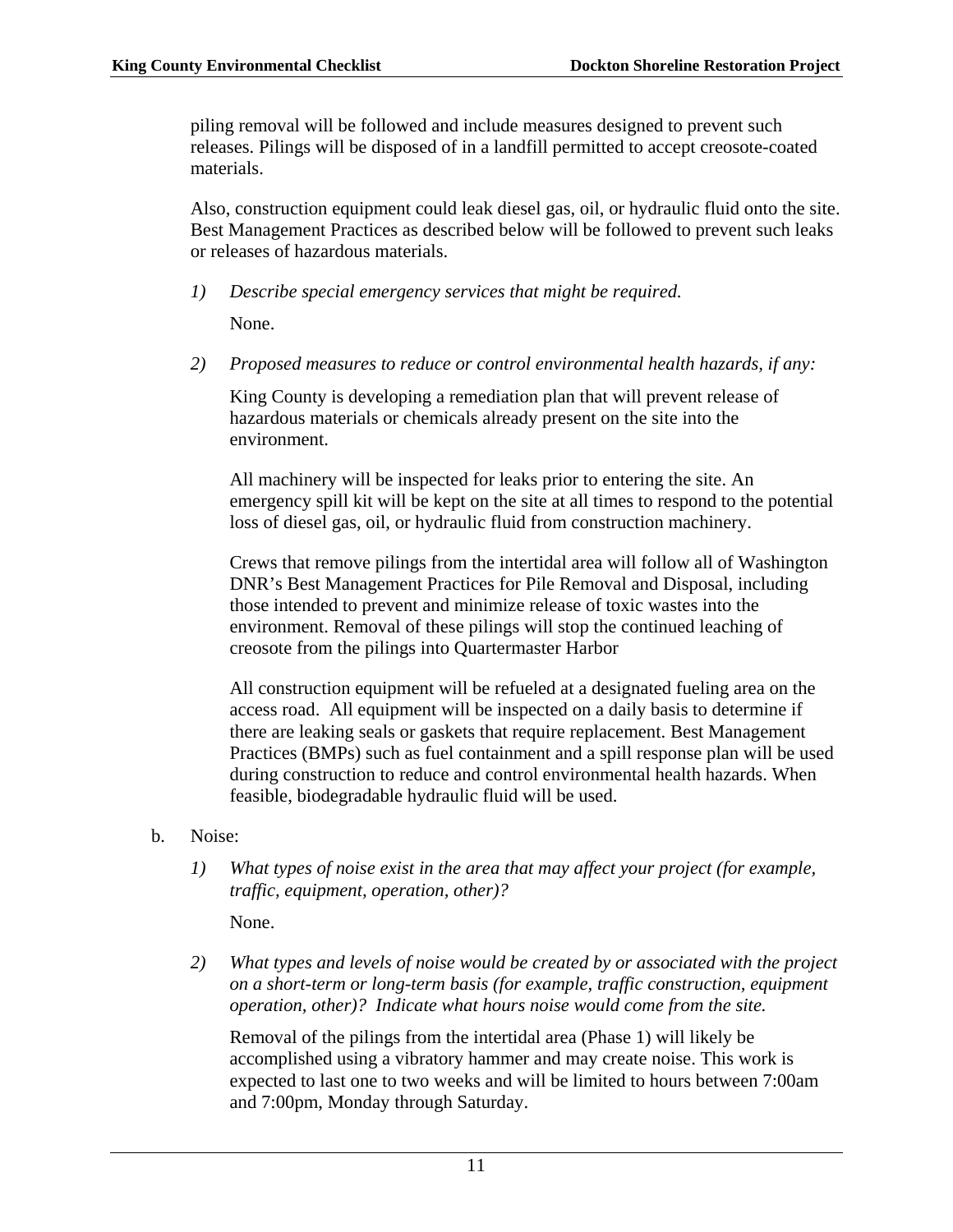Construction of the Phase 2 project will generate some noise due to the use of excavators and trucks. Construction of the project will likely take two to three weeks and construction activities will be limited to hours between 7:00am and 7:00pm, Monday through Saturday.

*3) Proposed measures to reduce or control noise impacts, if any:* 

Use of heavy equipment to construct the project will be limited to the hours between 7:00am to 7:00pm, Monday through Saturday.

#### **8. Land and Shoreline Use**

*a. What is the current use of the site and adjacent properties?* 

The site is currently owned by King County and is managed as "Ecological Land" for its ecological functions. It is immediately adjacent to a developed King County Park (Dockton Beach Park). Residential areas are across SW Dock Street from the site.

*b. Has the site been used for agriculture? If so, describe.* 

No.

*c. Describe any structures on the site.* 

There is one wooden shed on site, in addition to the rock bulkhead.

*d. Will any structures be demolished? If so, what?* 

The wooden shed and the rock bulkhead will be removed as part of this project.

- *e. What is the current zoning classification of the site?*  The site is zoned RA-5.
- *f. What is the current comprehensive plan designation of the site?*  RA (Rural Area)
- *g. If applicable, what is the current shoreline master program designation of the site?*  Rural.
- *h. Has any part of the site been classified as an "environmentally sensitive" area? If so, specify.*

Yes. The site is a shoreline of Puget Sound and also contains a Category III freshwater wetland.

*i. Approximately how many people would reside or work in the completed project?*  None.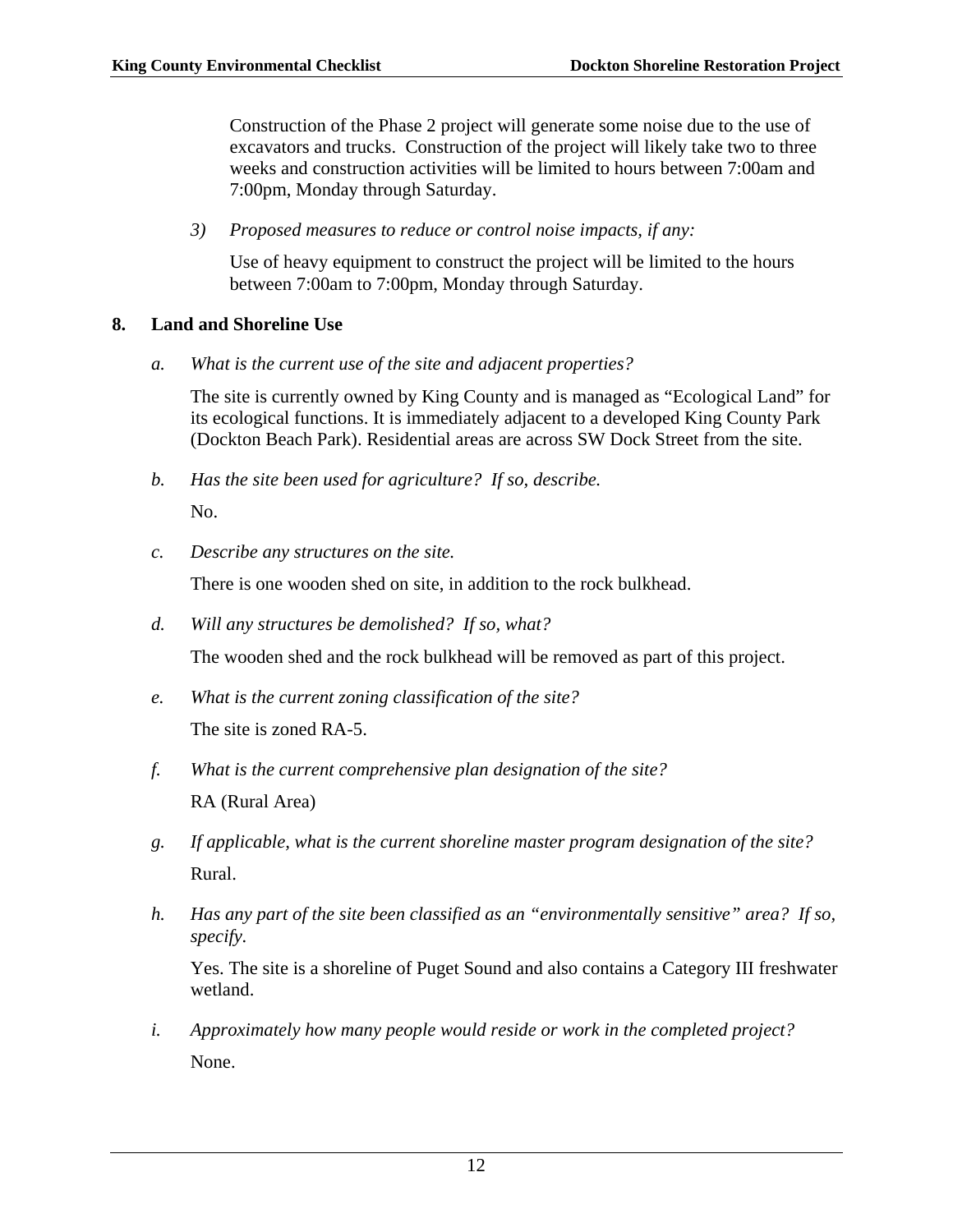- *j. Approximately how many people would the completed project displace?*  None.
- *k. Proposed measures to avoid or reduce displacement impacts, if any:*  Not applicable.
- *l. Proposed measures to ensure the proposal is compatible with existing and projected land uses and plans, if any:*

The property is owned by King County and managed for its ecological values. This proposal would enhance those ecological values.

#### **9. Housing**

*a. Approximately how many units would be provided, if any? Indicate whether high-, middle-, or low-income housing.* 

None.

*b. Approximately how many units, if any, would be eliminated? Indicate whether high-, middle-, or low-income housing.* 

None.

*c. Proposed measures to reduce or control housing impacts, if any:*  Not applicable.

#### **10. Aesthetics**

*a. What is the tallest height of any proposed structure(s), not including antennas? What is the principal exterior building material(s) proposed?* 

The project may include the installation of "snags"—dead trees used by birds for perching—that may be up to 30 feet in height.

*b. What views in the immediate vicinity would be altered or obstructed?* 

None.

*c. Proposed measures to reduce or control aesthetic impacts, if any:* 

The project will enhance the aesthetics of the site by planting native species appropriate for the specific environment.

### **11. Light and Glare**

*a. What type of light or glare will the proposal produce? During what time of day would it mainly occur?* 

None.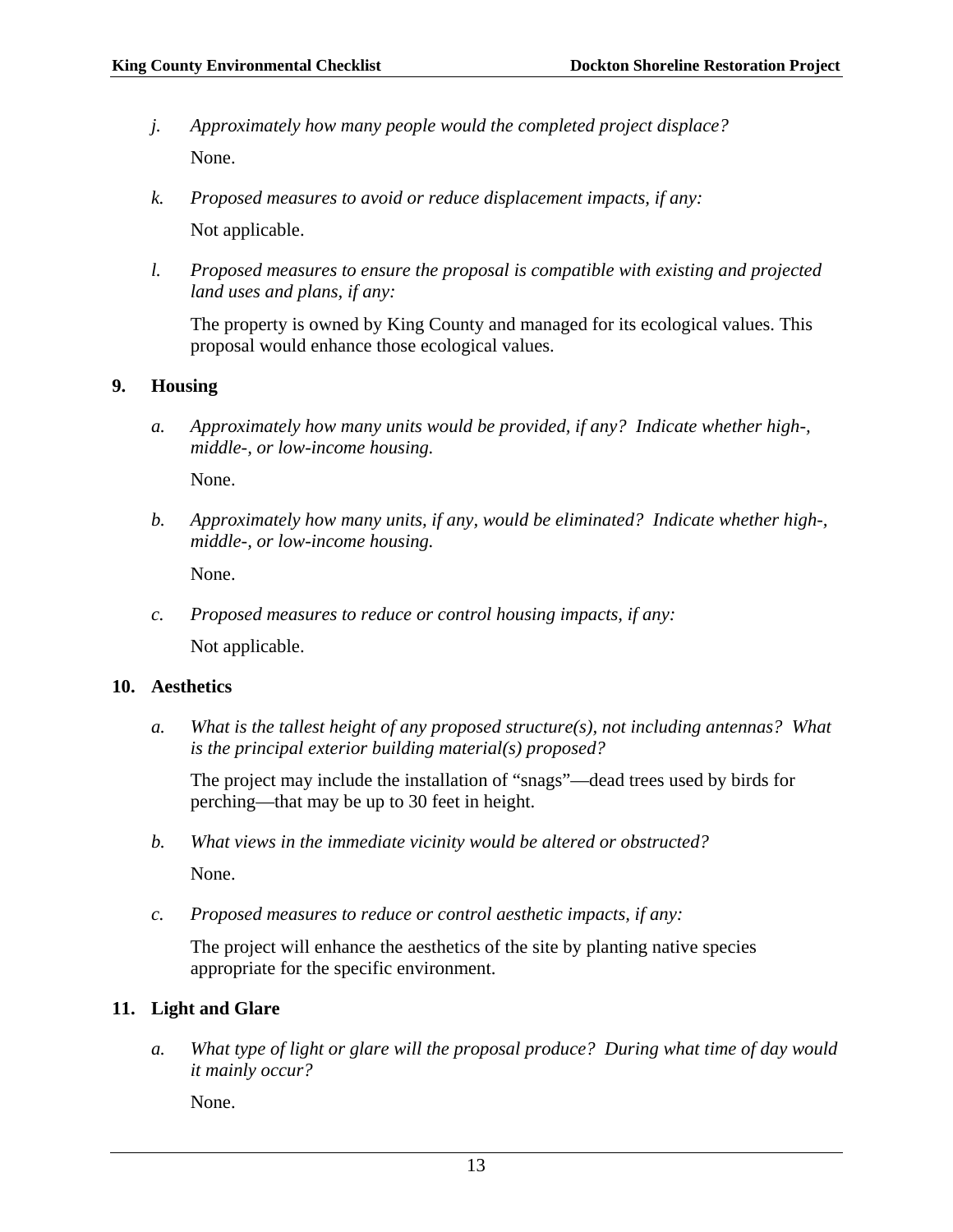*b. Could light or glare from the finished project be a safety hazard or interfere with views?* 

No.

- *c. What existing off-site sources of light or glare may affect your proposal?*  None.
- *d. Describe proposed measures to reduce or control light and glare impacts, if any.*  None.

### **12. Recreation**

*a. What designated and informal recreational opportunities are in the immediate vicinity?* 

The site is immediately adjacent to a developed King County Park, which contains a playground, restrooms, a dock and a boat launching ramp. The site itself is used for informal recreational opportunities, such as bird watching and picnicking.

*b. Would the proposed project displace any existing recreational uses? If so, describe.* 

Access to the site from the neighboring park may be somewhat more difficult since the trail connecting the two sites is on fill that will be removed. Pedestrian access will be maintained from SW Dock Street, where a driveway currently accesses the site, and from the beach itself. More of the site will be wetter and muddier than at present, but areas for viewing the site and surrounding areas will be maintained.

*c. Proposed measures to reduce or control impacts on recreation, including recreation opportunities to be provided by the project or applicant, if any:* 

A pedestrian trail will maintain access to the site from SW Dock Street, and a viewing area will be created suitable for passive uses of the site. Access to the site from the adjacent Dockton Beach Park will be available via either the beach or SW Dock Street.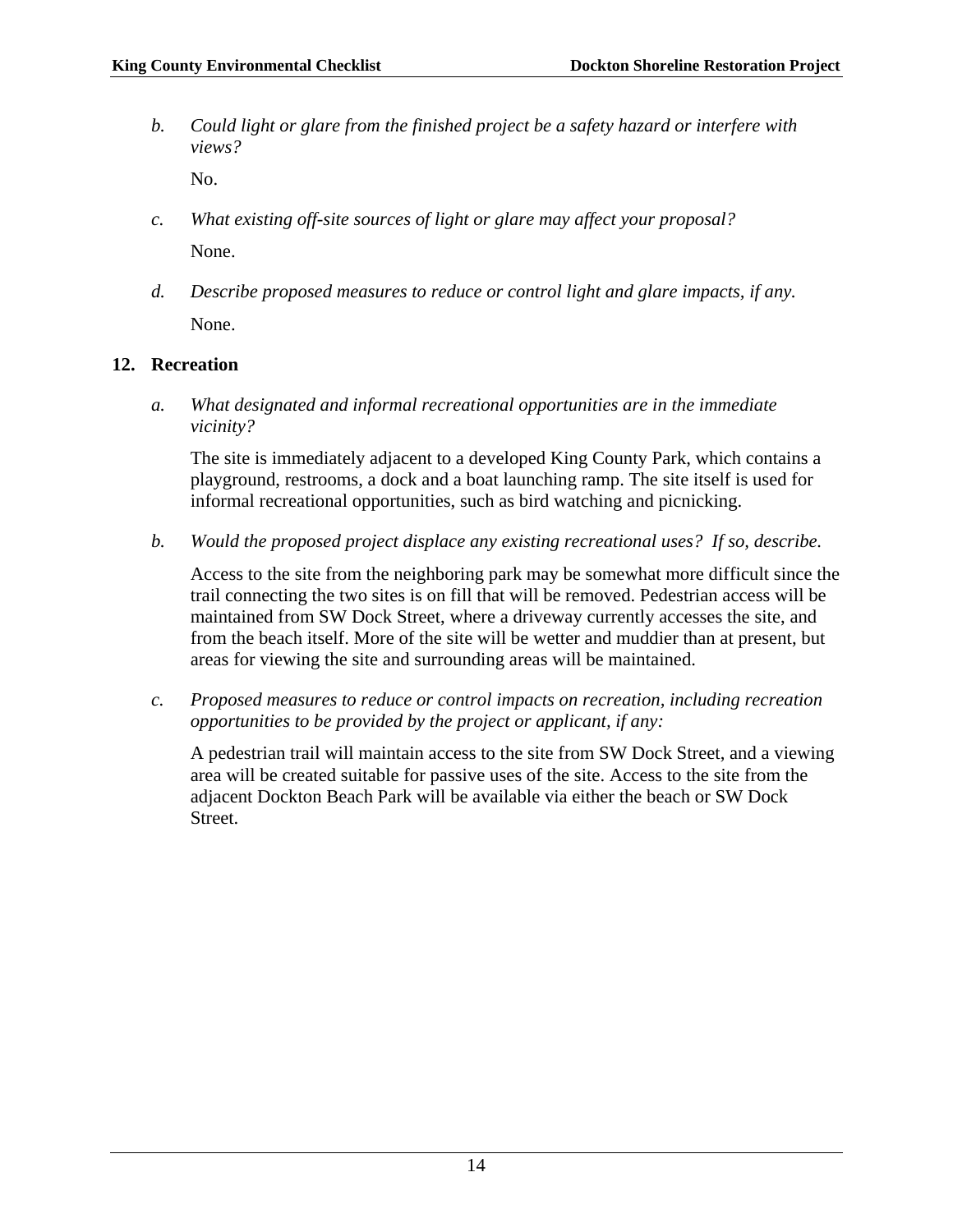# **13. Historical and Cultural Preservation**

*a. Are there any places or objects listed on, or proposed for, national, state, or local preservation registers known to be on or next to the site? If so, generally describe.* 

The Washington Department of Archaeology and Historical Preservation's (DAHP) WISAARD database and King County's cultural resources database show no places or objects listed on, or proposed for, national, state, or local preservation registers known to be on or next to the project site.

*b. Generally describe any landmarks or evidence of historical, archaeological, scientific, or cultural importance known to be on or next to the site.* 

Prehistoric archaeological site 45KI783 was recorded in 2007 as a 10-m-wide "secondary deposit of shell midden…on the beach seaward of the seawall and on the ground surface on the raised surface landward of the seawall" (Amanda Taylor, 2007, The Vashon Island Archaeology Project, King County Road Services Division, NADB 1351193).

The exact location of the site and its boundaries are not clear. Taylor mapped the boundaries of 45KI783 as a rectangle that extends northwest-southeast along the beach for about 65 m and encompasses about 10 m on the landward side of the seawall and about 20 m on the beach side. According to WISAARD, the site is about 80 m long and extends 40 m from the inland side of SW Dock Street out to the beach beyond the seawall. Taylor excavated two auger probes in the secondary deposit on the landward side of the seawall, but did not encounter intact archaeological deposits. Subsequent subsurface archaeological investigations for the Dockton Heights Restoration Project have been conducted within a 125-m-long area between SW Dock Street and the seawall that includes the site boundaries as mapped by both Taylor and DAHP. These investigations, which consisted of twenty shovel probes and monitoring of 6 geological borings, did not identify any intact archaeological materials (Christopher Hetzel, Shane Sparks, and Charles Hodges, 2011, Dockton Heights Restoration Project – Cultural Resources Risk Assessment, ICF International; J. Tait Elder and Meredith Mullaley, 2012, Cultural Resources Investigations for Dockton Heights Restoration Project, ICF International).

*c. Proposed measures to reduce or control impacts, if any:* 

In case there are deposits associated with 45KI783 within the project area, an archaeological monitor on site will observe all ground disturbing activities.

# **14. Transportation**

*a. Identify public streets and highways serving the site and describe proposed access to the existing street system. Show on-site plans, if any.* 

Access to the site is from SW Dock Street. The finished project will have no vehicle access, though parking is available at the adjacent Dockton Beach Park.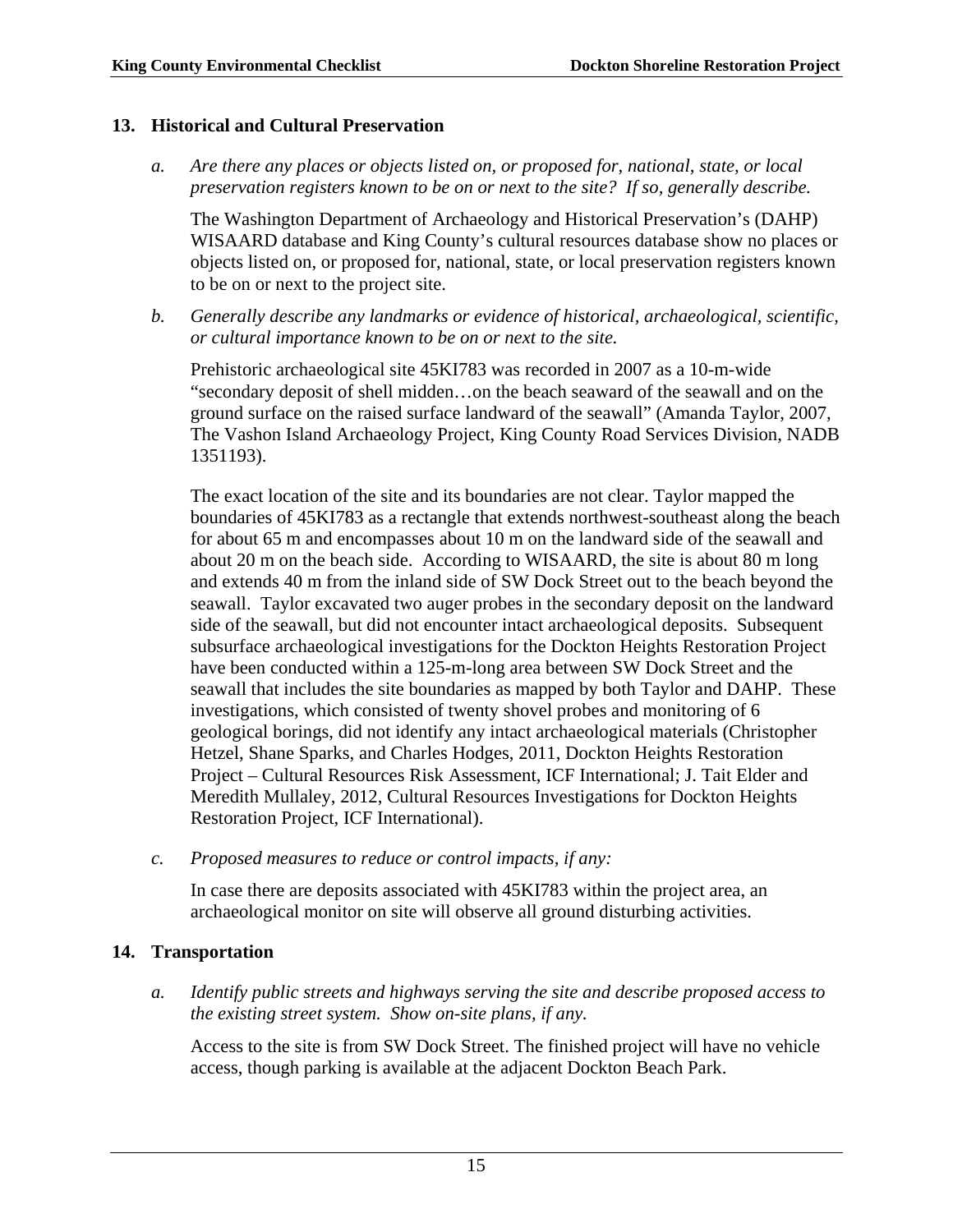*b. Is the site currently served by public transit? If not, what is the approximate distance to the nearest transit stop?* 

The site itself is not served by public transit. The nearest public bus stop is about 3.000 feet away on SW 264<sup>th</sup> Street at 99<sup>th</sup> Avenue SW.

*c. How many parking spaces would the completed project have? How many would the project eliminate?* 

Parking is available at the adjacent King County Park. This project will neither add nor reduce available parking.

*d. Will the proposal require any new roads or streets, or improvements to existing roads or streets, not including driveways? If so, generally describe (indicate whether public or private).* 

No.

*e. Will the project use (or occur in the immediate vicinity of) water, rail, or air transportation? If so, generally describe.* 

The project is located immediately adjacent to a King County Park with a boat ramp and dock and marina. Numerous pleasure craft anchor in the harbor adjacent to the project site. The completed project will not use or affect boat traffic. However, a barge will likely be anchored at the site of the pile removals during construction of Phase 1 for up to two weeks. This may cause minor disruption of boat traffic in the immediate vicinity, but should not restrict moorages, launching or docking of boats.

*f. How many vehicular trips per day would be generated by the completed project? If known, indicate when peak volumes would occur.* 

None.

*g. Proposed measures to reduce or control transportation impacts, if any:*  None.

### **15. Public Services**

- *a. Would the project result in an increased need for public services (for example: fire protection, police protection, health care, schools, other)? If so, generally describe.*  No.
- *b. Proposed measures to reduce or control direct impacts on public services, if any:*  None.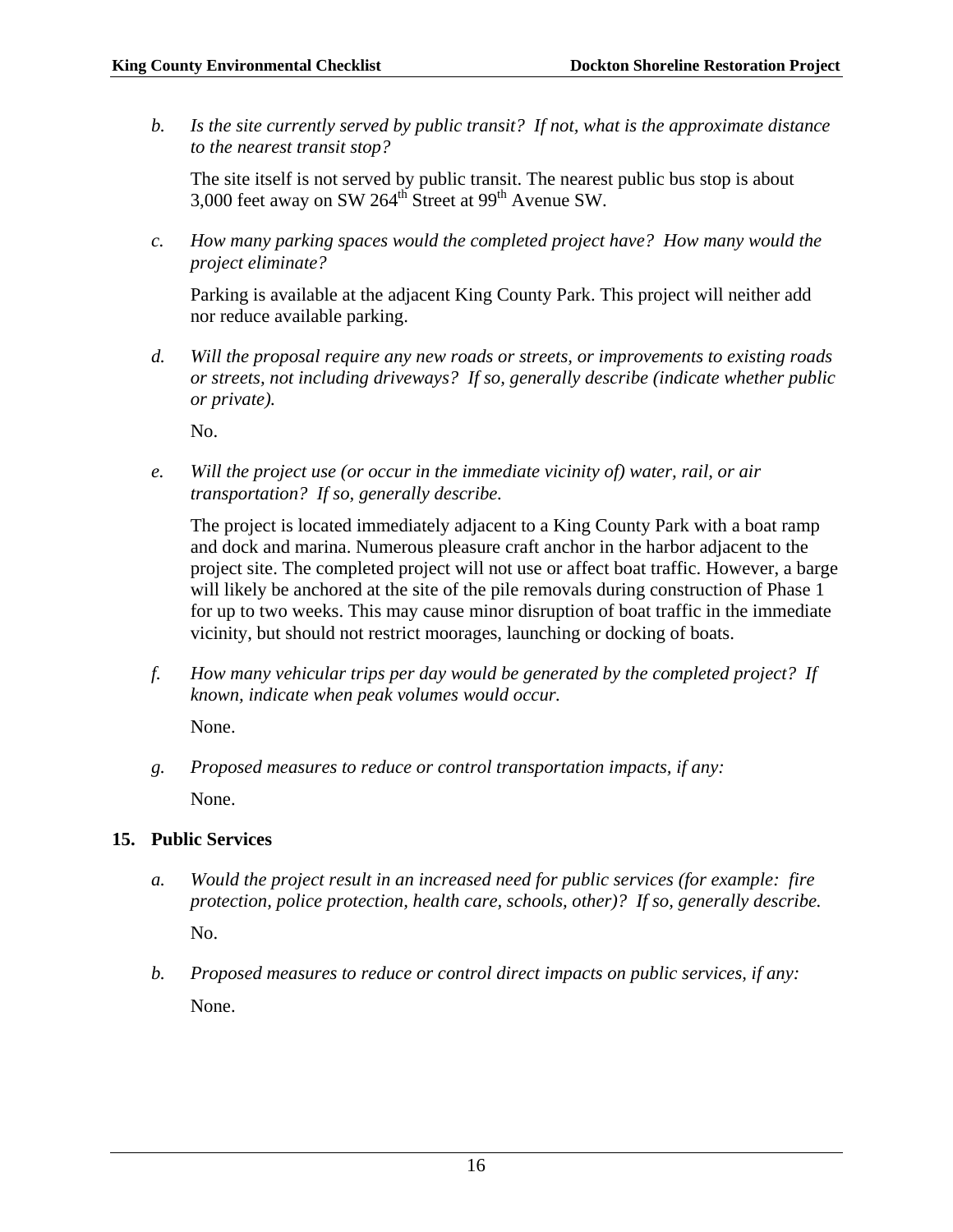#### 16. Utilities

Underline utilities currently available at the site: electricity, natural gas, water,  $\overline{a}$ . refuse service, telephone, sanitary sewer, septic system, other.

None.

 $b$ . Describe the utilities that are proposed for the project, the utility providing the service, and the general construction activities on the site or in the immediate vicinity that might be needed.

None.

#### $\mathbf{C}$ . **SIGNATURE**

The above answers are true and complete to the best of my knowledge. I understand that the lead agency is relying on them to make its decision.

| ed Manager / Sr. Erologist |  |
|----------------------------|--|
| 2, 20/2                    |  |

i.

Signature:

Title:

Date Submitted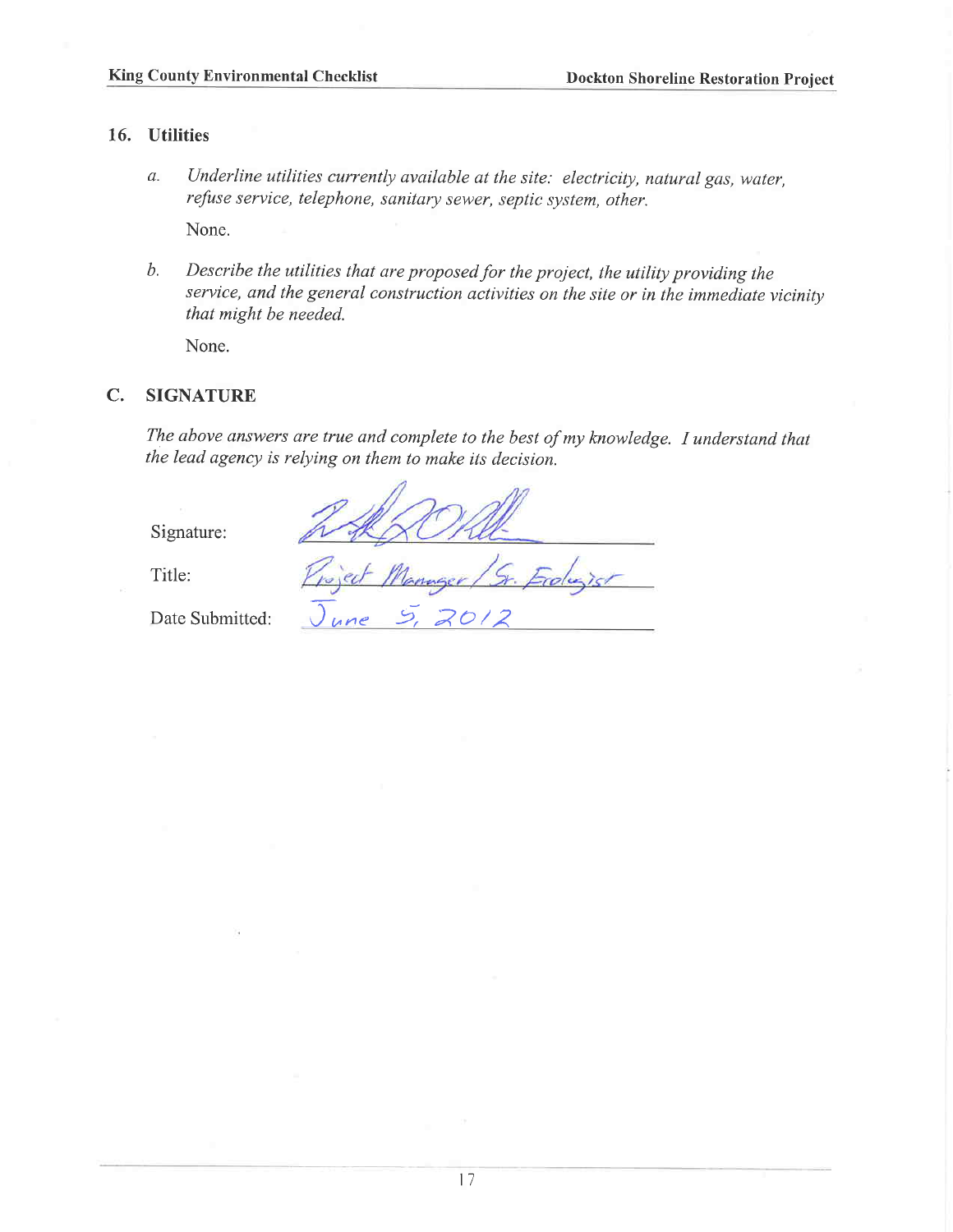

Figure 1: Vicinity Map Dockton Shoreline Restoration Project

**King County**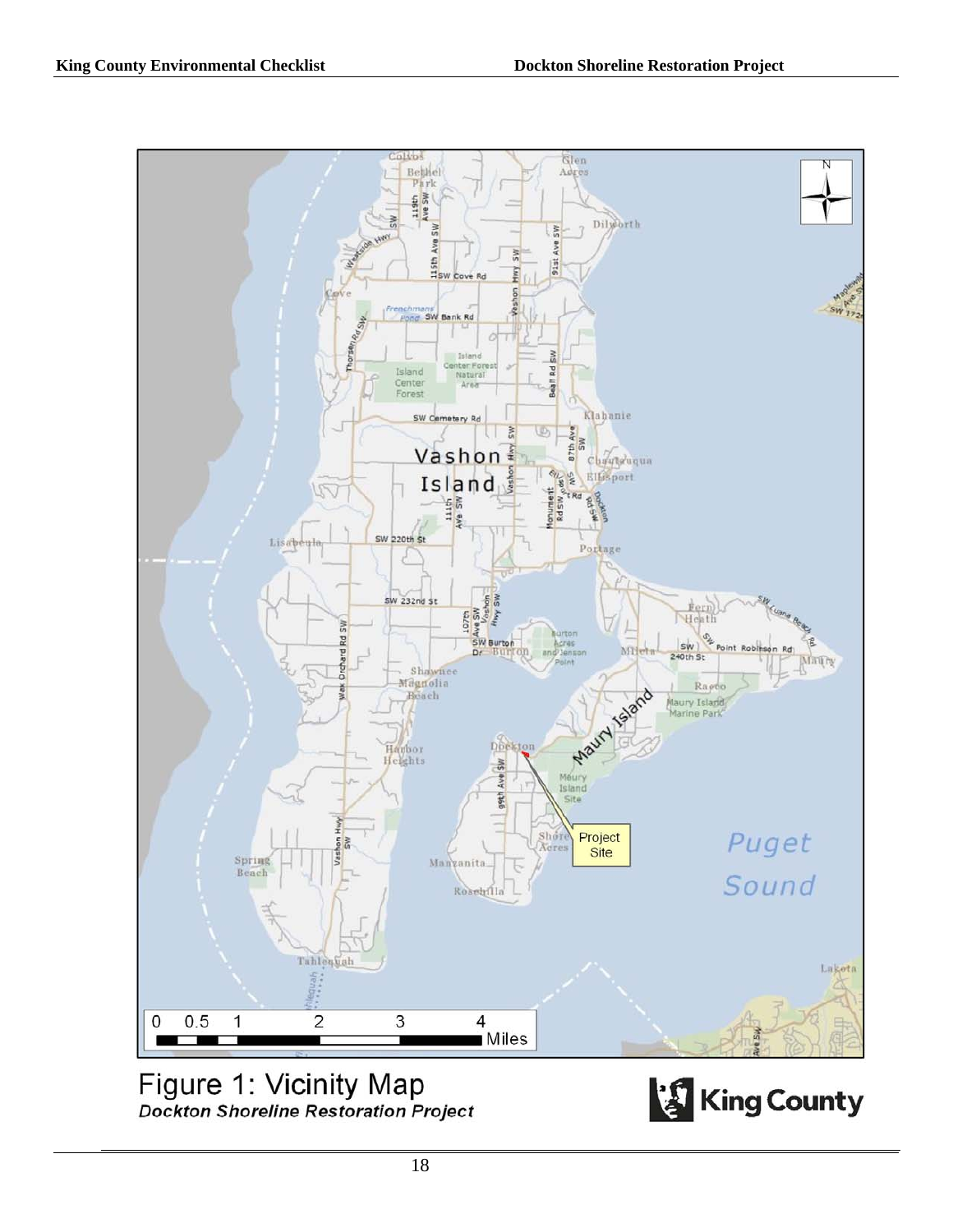

# Figure 2: Phase 1--Piling/Debris Removal **Dockton Shoreline Restoration Project**

# King County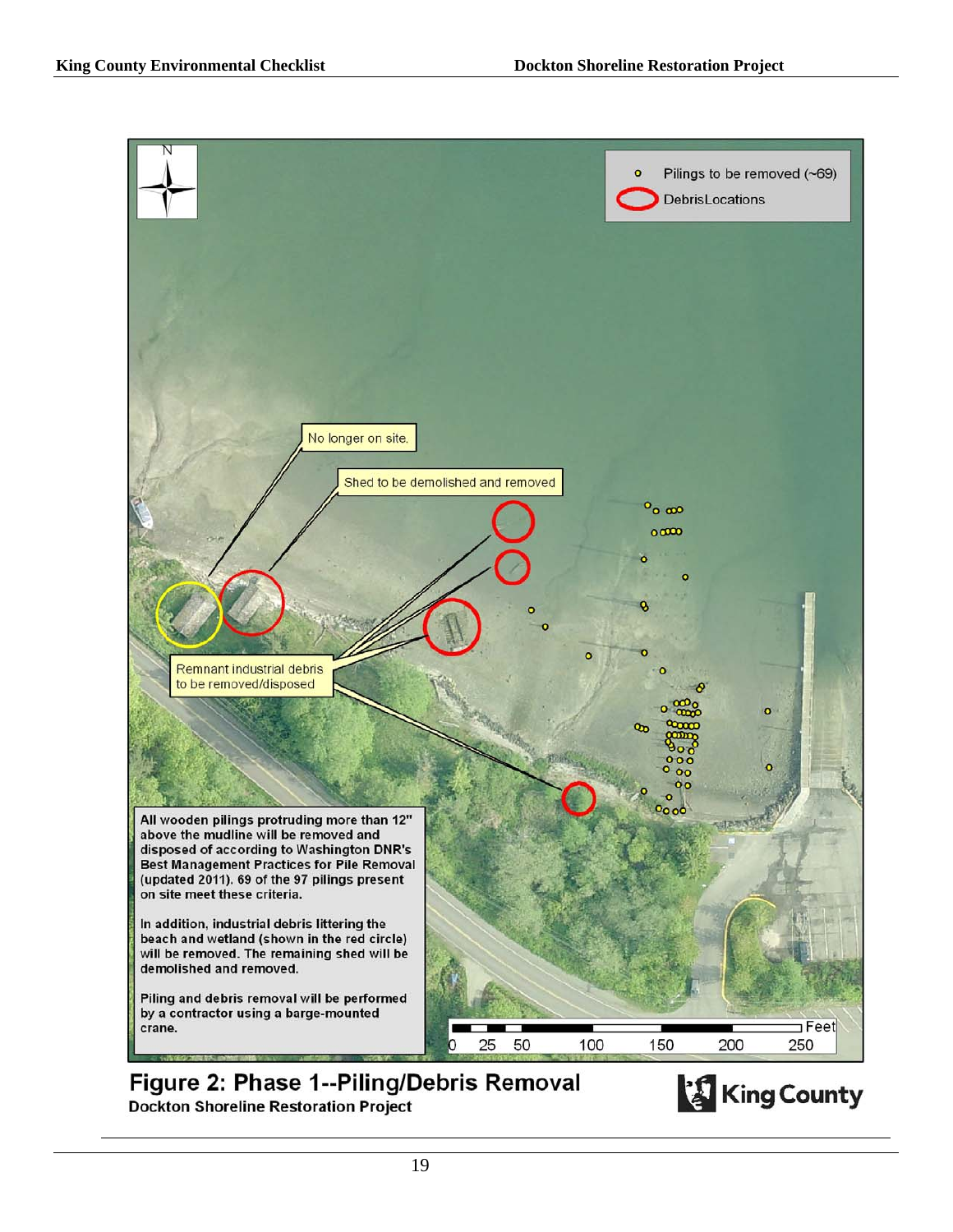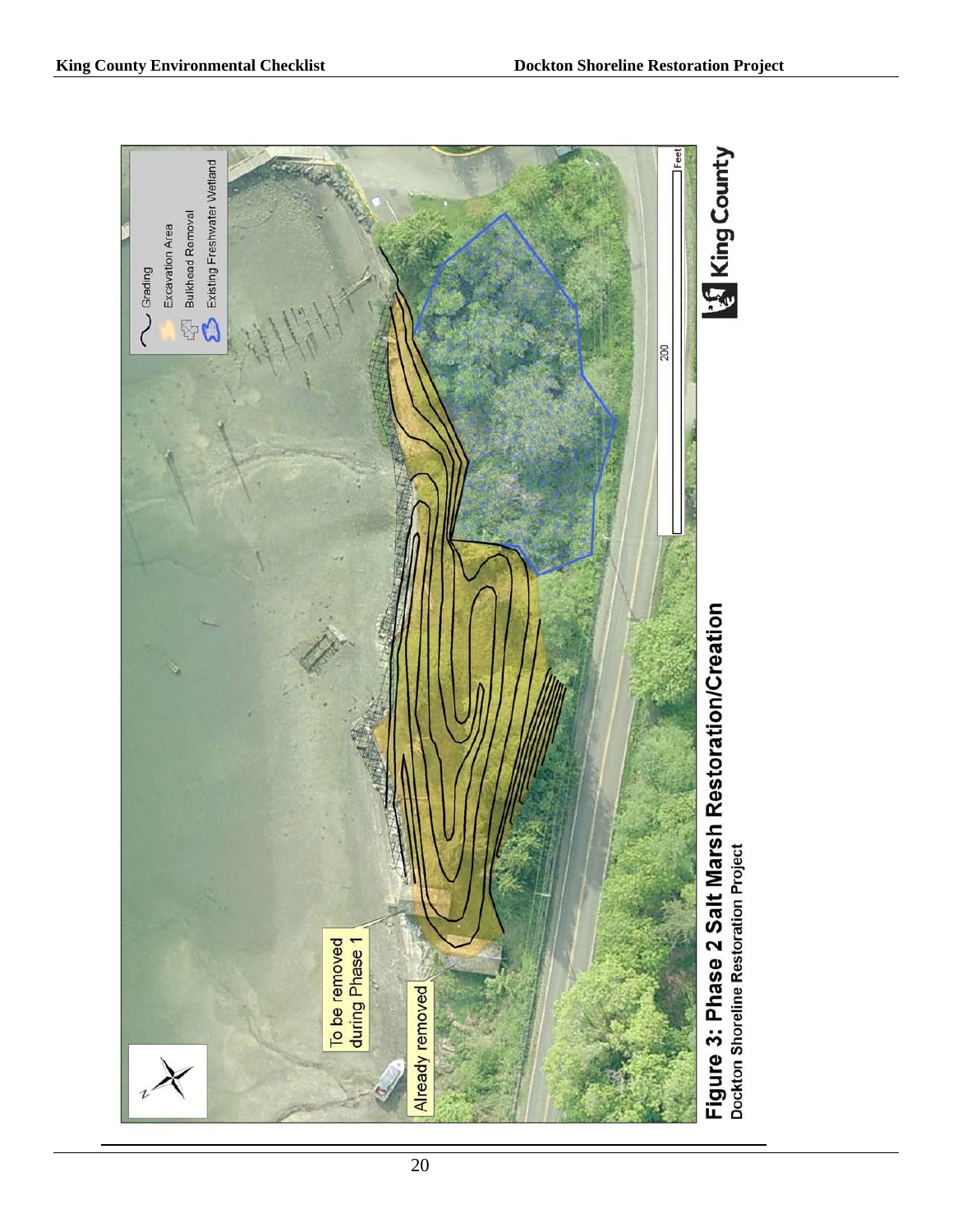# Greenhouse Gas (GHG) Emissions Worksheet **Dockton Shoreline Restoration Project, Phases 1 and 2**

Note: The finished project will emit no GHGs aside form those occuring in the environment by natural processes. All emissions are therefore related to construction of the proposed project.

Distance of project site from Vashon Shops, where most daily construction-related vehicle trips will start and end:

7.5 miles

Estimated days of construction activity: 25

| <b>Vehicle</b>               | <b>Miles/hours</b> | Rate | fuel used | Em. Coef. |          | <b>Emissions Tons CO<sub>2</sub>e</b> |
|------------------------------|--------------------|------|-----------|-----------|----------|---------------------------------------|
| Pickup                       | 225                | 20.7 | 10.87     | 19.564    | 212.65   | 0.11                                  |
| Pickup                       | 225                | 20.7 | 10.87     | 19.564    | 212.65   | 0.11                                  |
| Pickup                       | 225                | 20.7 | 10.87     | 19.564    | 212.65   | 0.11                                  |
| dumptruck                    | 612                | 6.15 | 99.51     | 22.384    | 2227.48  | 1.11                                  |
| dumptruck                    | 450                | 6.15 | 73.17     | 22.384    | 1637.85  | 0.82                                  |
| PC 120 Trackhoe              | 90                 | 6.3  | 567.00    | 22.384    | 12691.73 | 6.35                                  |
| <b>Heavy Equip Transport</b> | 30                 | 1.9  | 15.79     | 22.384    | 353.43   | 0.18                                  |
| Tug boat                     | 4                  | 85   | 340.00    | 22.384    | 7610.56  | 3.81                                  |
| Crane                        | 35                 | 6.3  | 220.50    | 22.384    | 4935.67  | 2.47                                  |
| <b>TOTAL:</b>                |                    |      |           |           | 30094.68 | 15.05                                 |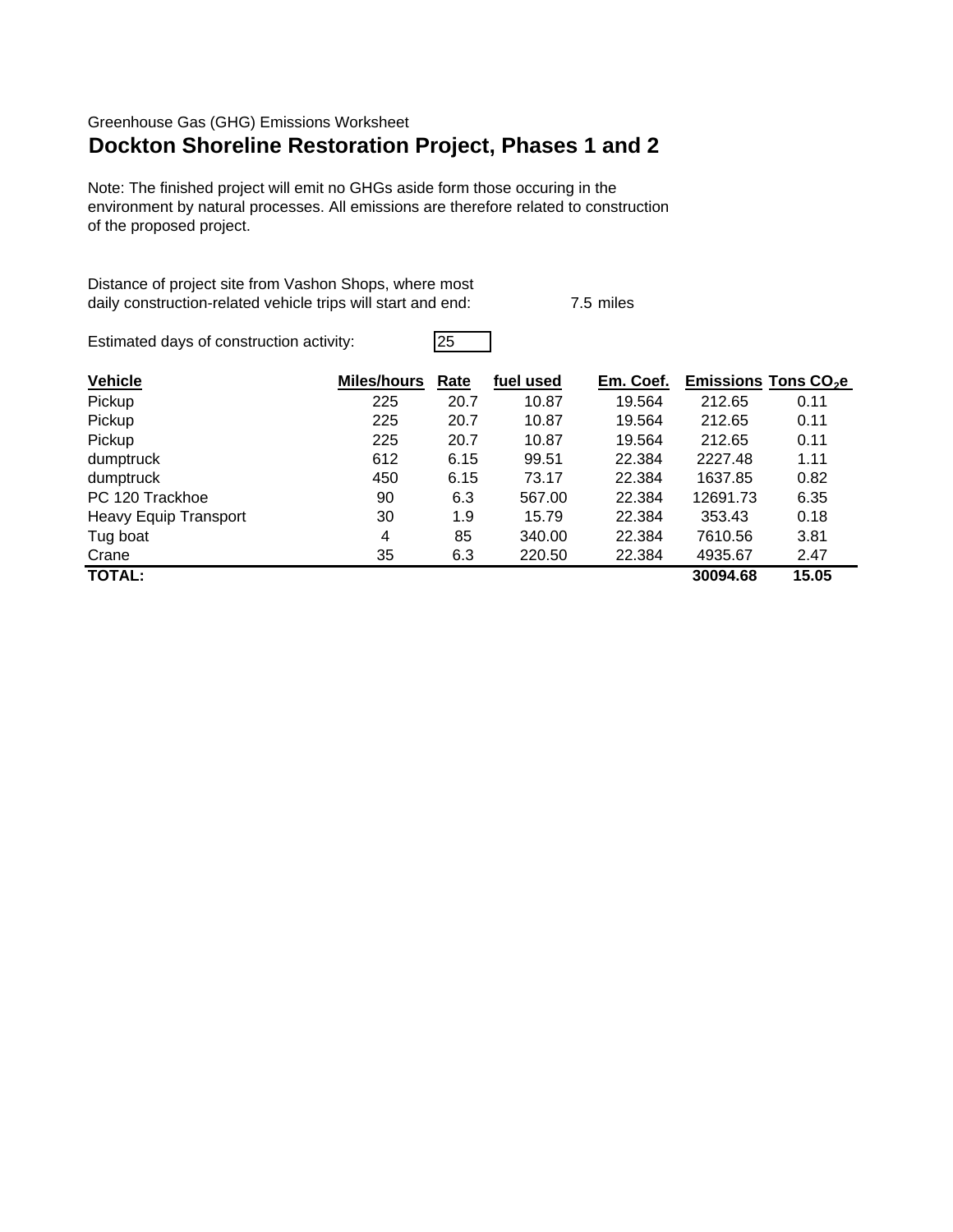#### **Washington Department of Natural Resources Puget Sound Initiative – Derelict Creosote Piling Removal Best Management Practices For Pile Removal & Disposal**

The following Best Management Practices (BMPs) are adapted from EPA guidance (2005), Washington State Department of Transportation (WSDOT) methods and conservation activities as included in Joint Aquatic Resources Protection Application (JARPA) 2005, and Washington State Department of Resources (WADNR) "Standard Practice for the Use and Removal of Treated Wood and Pilings on and from State-Owned Aquatic Lands" 2005, as well as WADNR's practical experience through managing piling removal projects since 2006.

The purpose of these BMPs is to control turbidity and sediments re-entering the water column during pile removal, and prescribe debris capture and disposal of removed piles and debris.

### **BMP 1. PILE REMOVAL**

Crane operator shall be experienced in pile removal. Piles will be removed slowly. This will minimize turbidity in the water column as well as sediment disturbance. Pulled pile shall be placed in a containment basin to capture any adhering sediment. This should be done immediately after the pile is initially removed from the water.

#### A. Vibratory extraction

1) This is the preferred method of pile removal. Vibratory extraction shall always be employed first unless the pile is too decayed or short for the vibratory hammer to grip. After consultation with WADNR, the alternative options listed below may be used.

2) The vibratory hammer is a large mechanical device (5-16 tons) that is suspended from a crane by a cable. The hammer is activated to loosen the piling by vibrating as the piling is pulled up. The hammer is shut off when the end of the piling reaches the mudline. Vibratory extraction takes approximately 15 to 30 minutes per piling depending on piling length and sediment condition.

3) Operator will "Wake up" pile to break up bond with sediment.

- Vibrating breaks the skin friction bond between pile and soil.
- Bond breaking avoids pulling out a large block of soil possibly breaking off the pile in the process.
- Usually there is little or no sediment attached to the skin of the pile during withdrawal. In some cases material may be attached to the pile tip, in line with the pile.

#### B. Direct Pull

1) This method is optional if the contractor determines it to be appropriate for the substrate type, pile length, and structural integrity of the piling. Vibratory extractor must be attempted first unless there is risk of greater disturbance of sediments.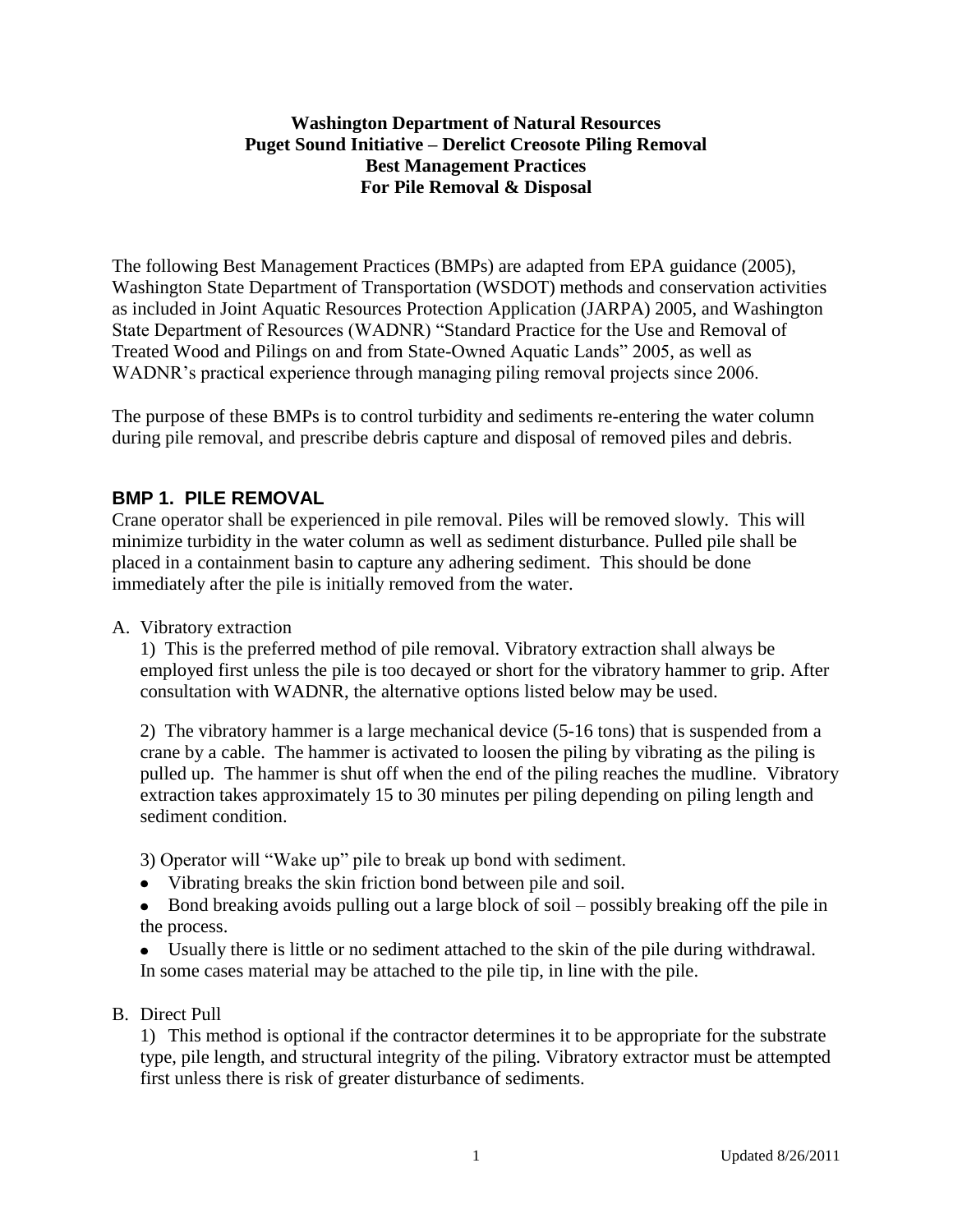2) Pilings are wrapped with a choker cable or chain that is attached at the top to a crane. The crane pulls the piling directly upward, removing the piling from the sediment.

#### C. Clamshell Removal

1) Broken and damaged pilings that cannot be removed by either the vibratory hammer or direct pull may be removed with either a clamshell bucket or environmental clamshell.

2) A clamshell is a hinged steel apparatus that operates like a set of steel jaws. The bucket is lowered from a crane and the jaws grasp the piling stub as the crane pulls up.

3) The size of the clamshell bucket shall be minimized to reduce turbidity during piling removal.

4) The clamshell bucket shall be emptied of material onto a contained area on the barge before it is lowered into the water.

#### D. Cutting

1) Is required if the pile breaks at or near the existing substrate and cannot be removed by other methods.

2) If a pile is broken or breaks above the mudline during extraction, all of the methods listed below should be used to cut the pile.

a. The pile should be cut 1 foot below the mudline.

b. Piles shall be cut off at lowest practical tide condition and at slack water. This is intended to reduce turbidity due to reduced flow and short water column through which pile must be withdrawn.

c. In subtidal areas, if the piling is broken off at or below the mudline, the piling may remain. In intertidal areas, seasonal raising and lowering of the beach could expose the pilings above the mudline and leach out PAH's or other contaminants. In this case, the piling should be cut off at least one foot below the mudline.

- d. No hydraulic jetting devices shall be used to move sediment away from piles.
- e. The contractor shall provide the location of all the broken and cut piles using a GPS.

# **BMP 2. BARGE OPERATIONS, WORK SURFACE, CONTAINMENT**

A. Barge grounding will not be permitted.

B. Work surface on barge deck or pier, or upland staging area shall include a containment basin for all treated materials and any sediment removed during pulling. Creosote shall be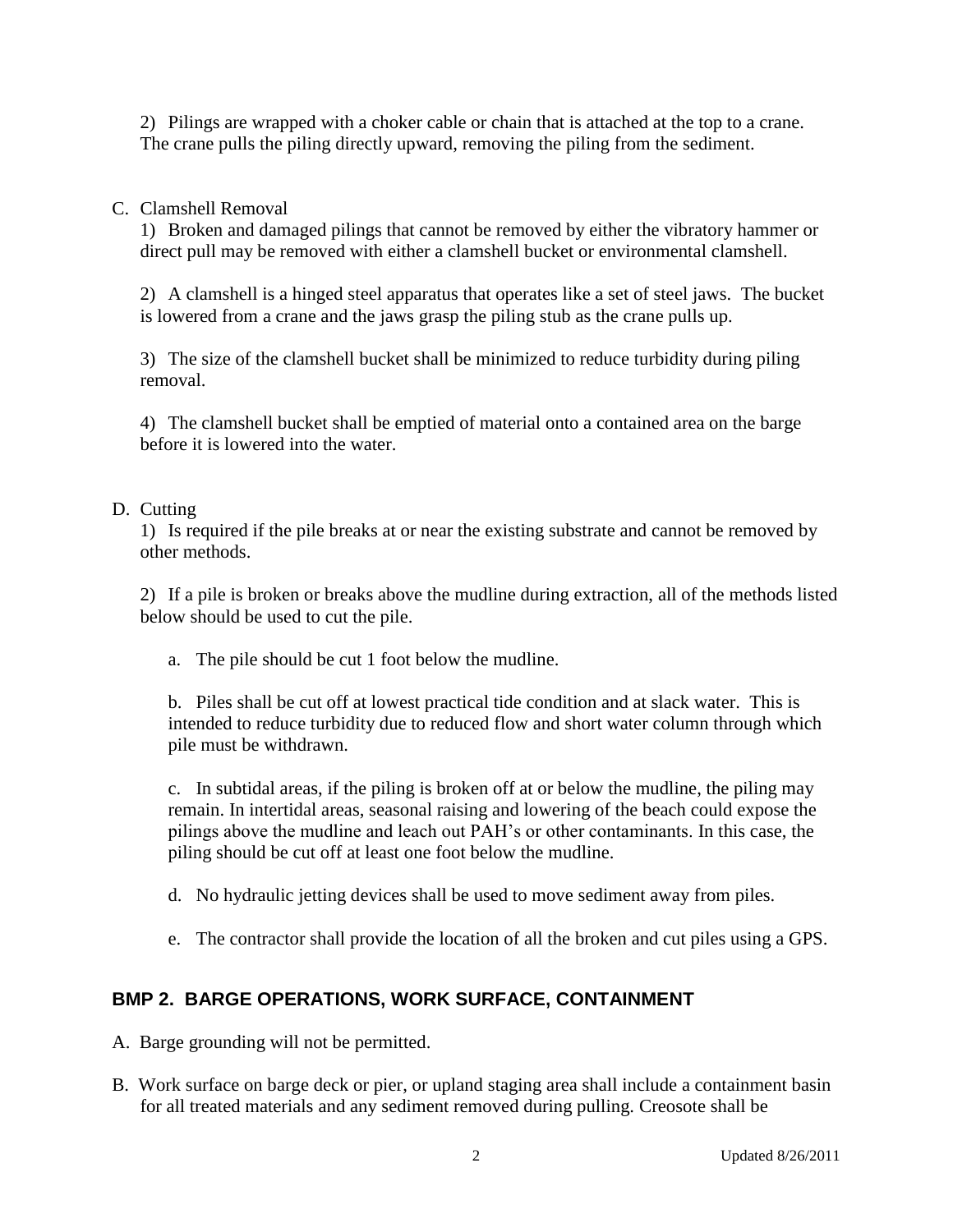prevented from re-entering the water. Uncontaminated water run-off can return to the waterway.

1) Containment basin shall be constructed of durable plastic sheeting with continuous sidewalls supported by hay bales, ecology blocks, other non-contaminated materials, or support structure to contain all sediment and creosote. Containment basin shall be lined with oil absorbent boom.

2) Work surface on barge deck and adjacent pier shall be cleaned by disposing of sediment or other residues along with cut off piling as described in BMP #4.C.

3) Containment basin shall be removed and disposed in accordance with BMP #4.C or in another manner complying with applicable federal and state regulations.

4) Upon removal from substrate the pile shall be moved expeditiously from the water into the containment basin. The pile shall not be shaken, hosed-off, left hanging to drip or any other action intended to clean or remove adhering material from the pile.

# **BMP 3. DEBRIS CAPTURE IN WATER**

- A. A floating surface boom shall be installed to capture floating surface debris. The floating boom shall be equipped with absorbent pads to contain any oil sheens. Debris will be collected and disposed of along with cut off piling as described in BMP #4.
- B. The boom may be anchored with four or fewer  $\frac{1}{2}$  ecology blocks or a similar anchoring device. These anchors must be removed once the project is complete. The anchor system shall be located to avoid damage from vessel props to eelgrass, kelp, and other significant macroalgae species. The line length between the anchor and surface float shall not exceed the water depth as measured at extreme high tide plus a maximum of 20 percent additional line for scope. The buoy system shall include a subsurface float designed to keep the line between the anchor and surface float from contacting the bottom during low tide cycles. The subsurface float shall be located off the bottom a distance equal to 1/3 the line length
- C. The boom shall be located at a sufficient distance from all sides of the structure or piles that are being removed to ensure that contaminated materials are captured. The boom shall stay in its original location until any sheen present from removed pilings has been absorbed by the boom. BMP #3B may be used to keep the boom in its original location.
- D. Debris contained within boom shall be removed at the end of each work day or immediately if waters are rough and there is a chance that debris may escape the boom.
- E. To the extent possible all sawdust shall be prevented from contacting beach, bed, or waters of the state. For example, sawdust on top of decking should be removed immediately after sawing operations.
- F. Any sawdust that enters the water shall be collected immediately and placed in the containment basin.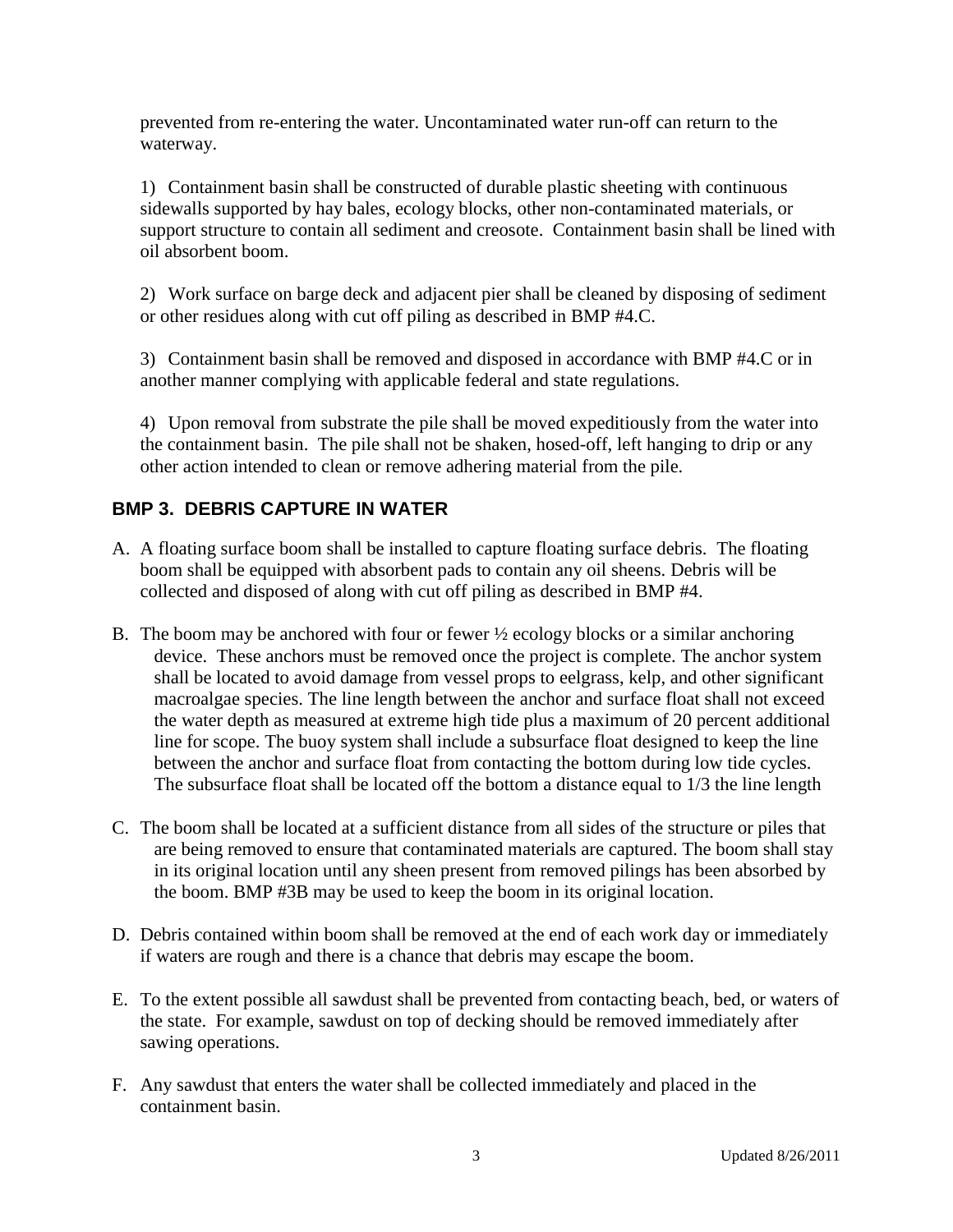G. Piles removed from the water shall be transferred to the containment basin without leaving the boomed area to prevent creosote from dripping outside of the boom.

# **BMP 4. DISPOSAL OF PILING, SEDIMENT AND CONSTRUCTION RESIDUE**

- A. Piles shall be cut into lengths as required by the disposal company.
- B. Cut up piling, sediments, absorbent pads/boom, construction residue and plastic sheeting from containment basin shall be packed into container. For disposal, ship to an approved Subtitle D Landfill.
- C. Creosote-treated materials shall not be re-used.

#### **BMP 5. RESUSPENSION/TURBIDITY**

- A. Crane operator shall be trained to remove pile from sediment slowly.
- B. Work shall be done in low water and low current, to the extent possible.
- C. Removed piles shall be placed in a containment facility.
- D. Sediments spilled on work surfaces shall be contained and disposed of with the pile debris at permitted upland disposal site.
- E. Holes remaining after piling removal shall not be filled.

### **BMP 6. PROJECT OVERSIGHT**

- A. WADNR will have a project manager or other assigned personnel on site. Oversight responsibilities may include, but are not limited to the following:
	- 1) Water quality monitoring to ensure turbidity levels remain within required parameters
	- 2) Ensure contractor follows BMPs
	- 3) Ensure contractor is in compliance with contract and permit requirements
	- 4) Ensure correct structures are removed
	- 5) Maintain contact with regulatory agencies should issues or emergencies arise

### **BMP 7. CULTURAL RESOURCES**